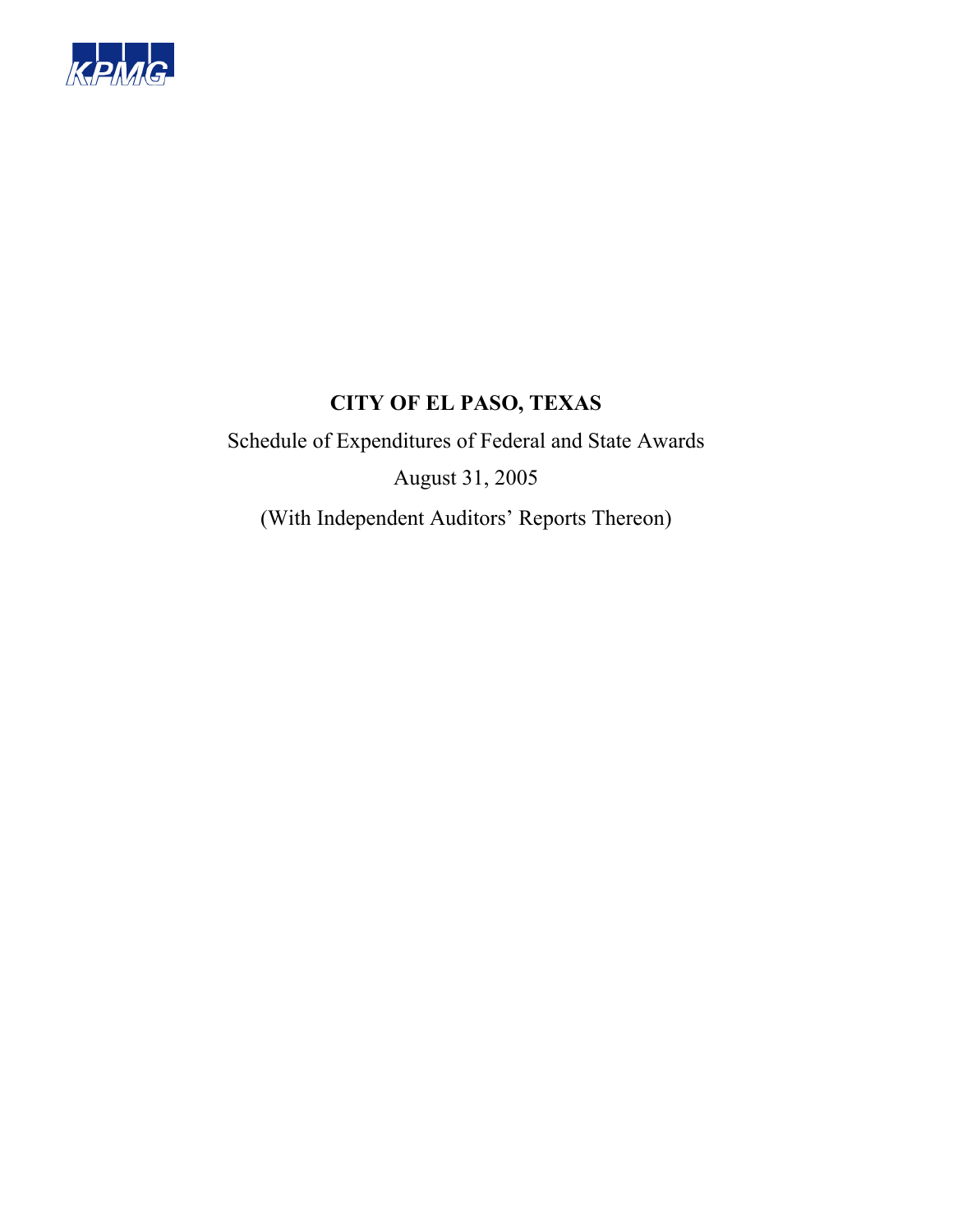# Schedule of Expenditures of Federal and State Awards August 31, 2005

## **Table of Contents**

# **Page**

| Independent Auditors' Report on Internal Control Over Financial Reporting<br>and on Compliance and Other Matters Based on an Audit of Financial<br>Statements Performed in Accordance with Government Auditing Standards                                                                                                                 |    |
|------------------------------------------------------------------------------------------------------------------------------------------------------------------------------------------------------------------------------------------------------------------------------------------------------------------------------------------|----|
| and the State of Texas Uniform Grant Management Standards                                                                                                                                                                                                                                                                                |    |
| Schedule of Expenditures of Federal and State Awards                                                                                                                                                                                                                                                                                     | 3  |
| Notes to the Schedule of Expenditures of Federal and State Awards                                                                                                                                                                                                                                                                        | 17 |
| Independent Auditors' Report on Compliance with Requirements Applicable<br>to Each Major Federal and State Program, on Internal Control Over<br>Compliance in Accordance with OMB Circular A-133 and the State of<br>Texas Uniform Grant Management Standards, and Report on the Schedule<br>of Expenditures of Federal and State Awards | 19 |
| Schedule of Findings and Questioned Costs                                                                                                                                                                                                                                                                                                | 22 |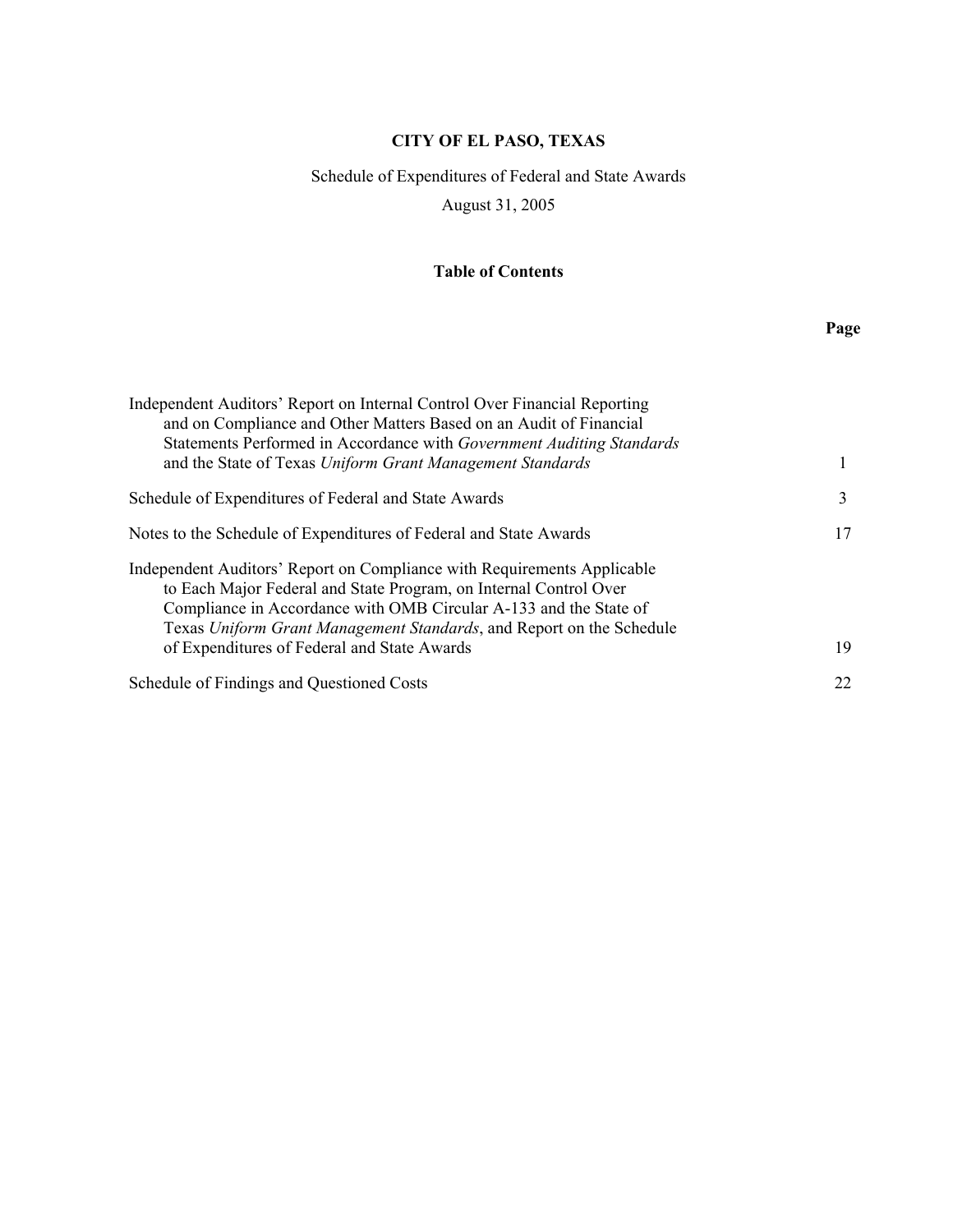

**KPMG LLP** Suite 1300 221 N. Kansas Street PO Box 522551 El Paso, TX 79999-0010

**Independent Auditors' Report on Internal Control Over Financial Reporting and on Compliance and Other Matters Based on an Audit of Financial Statements Performed in Accordance with** *Government Auditing Standards* **and the State of Texas** *Uniform Grant Management Standards* 

The Honorable Mayor and Members of the City Council City of El Paso, Texas:

We have audited the financial statements of the governmental activities, the business-type activities, the discretely presented component unit, each major fund, and the aggregate remaining fund information of the City of El Paso, Texas (the City) as of and for the year ended August 31, 2005, which collectively comprise the City's basic financial statements, and have issued our report thereon dated April 10, 2006, which included references to the reports of other auditors. We conducted our audit in accordance with auditing standards generally accepted in the United States of America and the standards applicable to financial audits contained in *Government Auditing Standards*, issued by the Comptroller General of the United States, and the State of Texas *Uniform Grant Management Standards*, issued by the Governor's Office of Budget and Planning. The financial statements of the City Employees' Pension Fund and Firemen and Policemen's Pension Fund (FPPF) were not audited in accordance with *Government Auditing Standards* and the State of Texas *Uniform Grant Management Standards*.

#### *Internal Control over Financial Reporting*

In planning and performing our audit, we considered the City's internal control over financial reporting in order to determine our auditing procedures for the purpose of expressing our opinion on the financial statements and not to provide an opinion on the internal control over financial reporting. However, we noted certain matters involving the internal control over financial reporting and its operation that we consider to be a reportable condition. Reportable conditions involve matters coming to our attention relating to significant deficiencies in the design or operation of the internal control over financial reporting that, in our judgment, could adversely affect the City's ability to record, process, summarize, and report financial data consistent with the assertions of management in the financial statements. The reportable condition is described in the accompanying schedule of findings and questioned costs as item 05-1.

A material weakness is a reportable condition in which the design or operation of one or more of the internal control components does not reduce to a relatively low level the risk that misstatements caused by error or fraud in amounts that would be material in relation to the financial statements being audited may occur and not be detected within a timely period by employees in the normal course of performing their assigned functions. Our consideration of the internal control over financial reporting would not necessarily disclose all matters in the internal control that might be reportable conditions and, accordingly, would not necessarily disclose all reportable conditions that are also considered to be material weaknesses. However, we consider the reportable condition described above as item 05-1 to be a material weakness.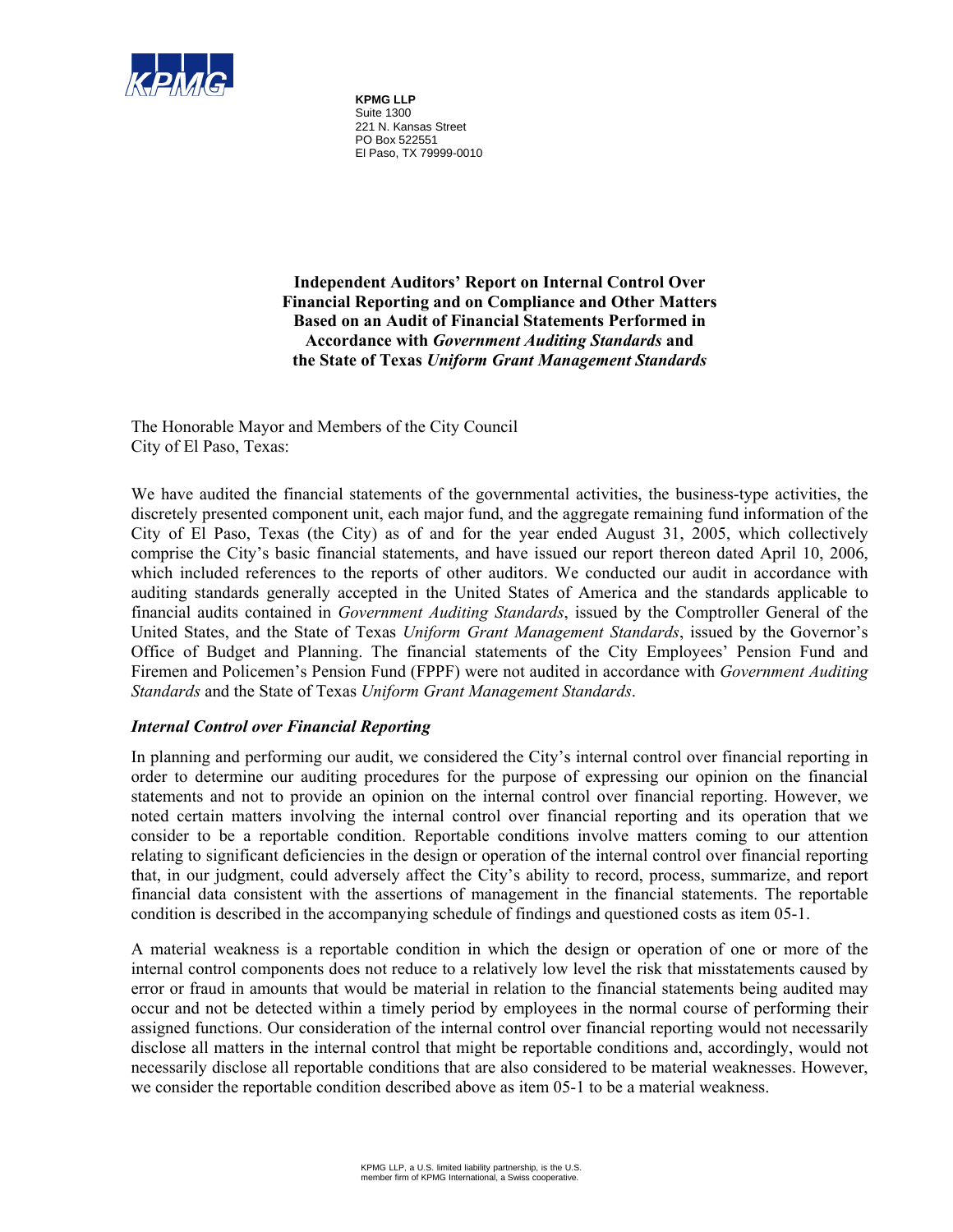#### *Compliance and Other Matters*

As part of obtaining reasonable assurance about whether the City's financial statements are free of material misstatement, we performed tests of its compliance with certain provisions of laws, regulations, contracts, and grant agreements, noncompliance with which could have a direct and material effect on the determination of financial statement amounts. However, providing an opinion on compliance with those provisions was not an objective of our audit, and accordingly, we do not express such an opinion. The results of our tests and the report of other auditors disclosed instances of noncompliance or other matters that are required to be reported under *Government Auditing Standards* and which are described in the accompanying schedule of findings and questioned costs as item 05-1. The results of our tests and the report of other auditors disclosed no instances of noncompliance or other matters that are required to be reported under the State of Texas *Uniform Grant Management Standards*.

This report is intended solely for the information and use of the Mayor, City Council members and management of the City, the federal and state cognizant agencies, other federal awarding agencies, and pass-through entities, and is not intended to be and should not be used by anyone other than these specified parties.



April 10, 2006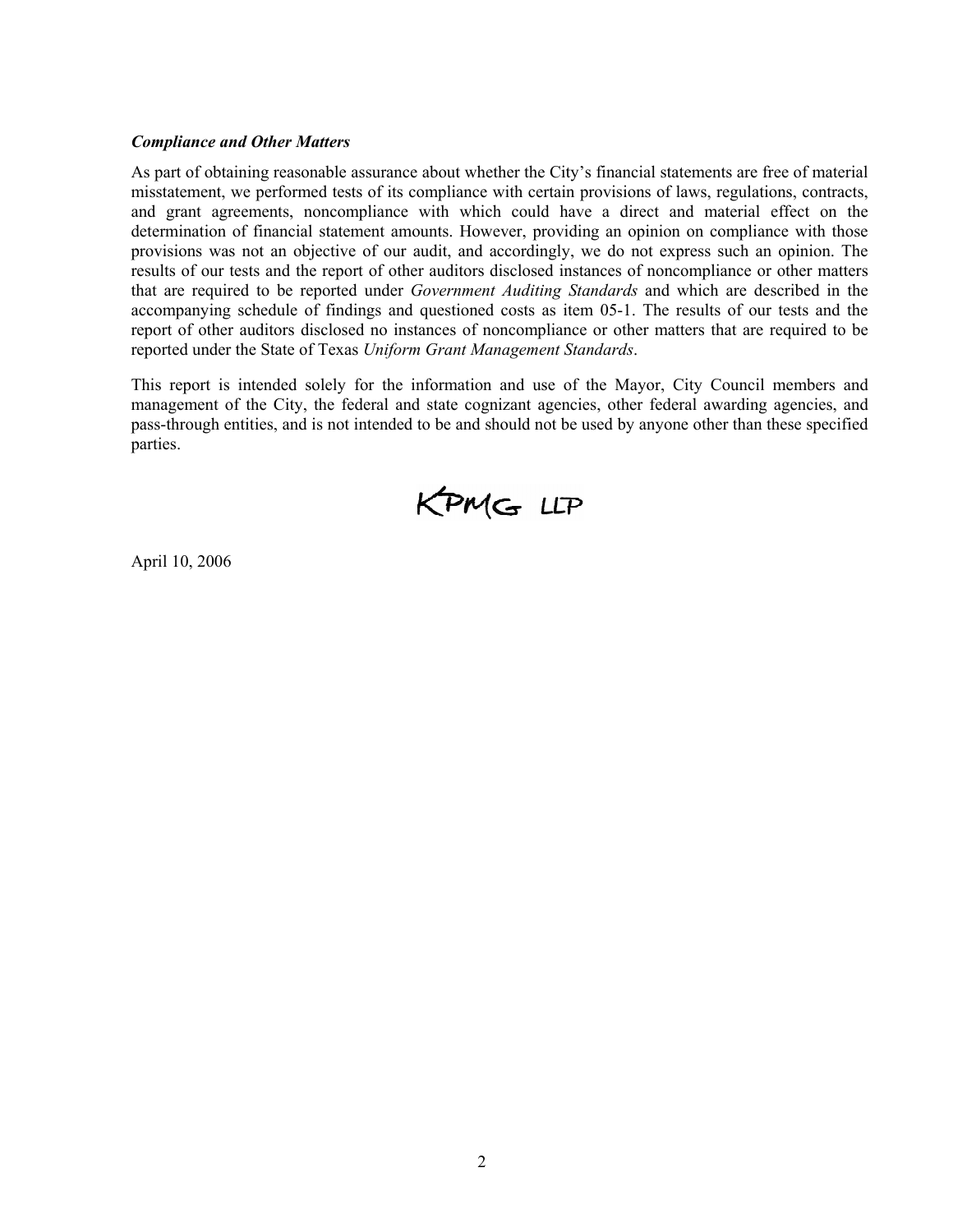#### Schedule of Expenditures of Federal and State Awards

| <b>Grant title</b>                               | <b>CFDA</b><br>number | Federal<br>grant number | Subrecipient<br>expenditures |           | <b>Total</b><br>expenditures |
|--------------------------------------------------|-----------------------|-------------------------|------------------------------|-----------|------------------------------|
| <b>FEDERAL AWARDS</b>                            |                       |                         |                              |           |                              |
| U.S. Department of Agriculture                   |                       |                         |                              |           |                              |
| Pass-through Texas Department of Health:         |                       |                         |                              |           |                              |
| W.I.C.                                           | 10.557                | 7460007499-02-11        | \$                           |           | (5,861)                      |
| W.I.C.                                           | 10.557                | 7460007499-03-12        |                              |           | 108,291                      |
| W.I.C.                                           | 10.557                | 7460007499-05-11        |                              |           | 767,369                      |
| W.I.C.                                           | 10.557                | 7460007499-04-12        |                              |           | 4,787,702                    |
| W.I.C.                                           | 10.557                | 7460007499-99-12        |                              |           | 159,500                      |
| W.I.C.                                           | 10.557                | 7460007499-99-10        |                              |           | 41,095                       |
| <b>Total U.S. Department of Agriculture</b>      |                       |                         |                              |           | 5,858,096                    |
| <b>U.S. Department of Commerce</b>               |                       |                         |                              |           |                              |
| U.S. Community Adjustments and Investments       |                       |                         |                              |           |                              |
| Program (CAIP)                                   | 11.313                | 2001-039-TX-P           |                              |           | 168,455                      |
| <b>Total U.S. Department of Commerce</b>         |                       |                         |                              |           | 168,455                      |
| U.S. Department of Housing and Urban Development |                       |                         |                              |           |                              |
| <b>Supportive Housing Program</b>                | 14.235                | TX01B902001             |                              |           | 52,045                       |
| <b>Community Development Block Grant</b>         | 14.218                | B99-MC-48-0015          |                              |           | 7,500                        |
| <b>Community Development Block Grant</b>         | 14.218                | B00-MC-48-0015          |                              |           | 33,472                       |
| <b>Community Development Block Grant</b>         | 14.218                | B01-MC-48-0015          |                              |           | 161,976                      |
| <b>Community Development Block Grant</b>         | 14.218                | B02-MC-48-0015          |                              |           | 1,966,311                    |
| <b>Community Development Block Grant</b>         | 14.218                | B03-MC-48-0015          |                              |           | 1,292,397                    |
| <b>Community Development Block Grant</b>         | 14.218                | B04-MC-48-0016          |                              | 1,582,389 | 5,515,508                    |
| <b>CDBG</b> Revolving Loan Fund                  | 14.218                | B01-MC-48-0015          |                              |           | 2,102,106                    |
| Total CFDA Number 14.218                         |                       |                         |                              | 1,582,389 | 11,079,270                   |
| <b>Emergency Shelter Grant</b>                   | 14.231                | S-03-MC-48-0005         |                              |           | 2,007                        |
| <b>Emergency Shelter Grant</b>                   | 14.231                | S-04-MC-48-0005         |                              |           | 349,124                      |
| Total CFDA Number 14.231                         |                       |                         |                              |           | 351,131                      |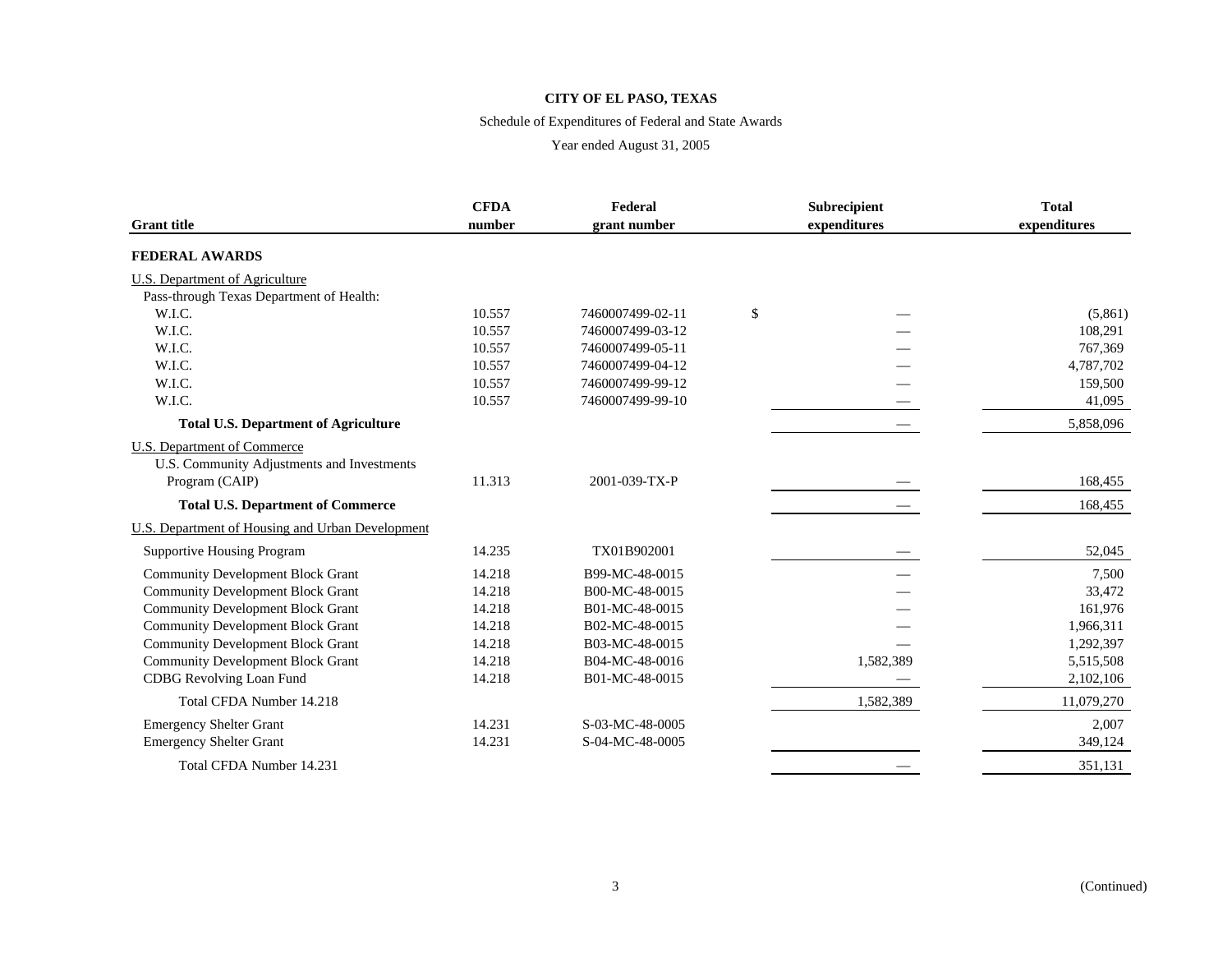#### Schedule of Expenditures of Federal and State Awards

|                                                                         | <b>CFDA</b> | Federal           | <b>Subrecipient</b> | <b>Total</b> |
|-------------------------------------------------------------------------|-------------|-------------------|---------------------|--------------|
| <b>Grant</b> title                                                      | number      | grant number      | expenditures        | expenditures |
| Home Investment Partnership                                             | 14.239      | M-01-MC-48-0214   | \$                  | 181,081      |
| Home Investment Partnership                                             | 14.239      | M-02-MC-48-0214   |                     | 570,362      |
| Home Investment Partnership                                             | 14.239      | M-03-MC-48-0213   |                     | 1,276,901    |
| Home Investment Partnership                                             | 14.239      | M-04-MC-48-0213   |                     | 2,955,463    |
| Home Revolving Loan Fund                                                | 14.239      | M-03-MC-48-0213   |                     | 1,453,291    |
| Total CFDA Number 14.239                                                |             |                   |                     | 6,437,098    |
| UDAG Fund - Project Arriba                                              | 14.000      |                   |                     | (120,000)    |
| Total CFDA Number 14,000                                                |             |                   |                     | (120,000)    |
| <b>Empowerment Zone Planning and Implementation</b>                     |             |                   |                     |              |
| Grant                                                                   | 14.244      | EZ-99-TX-0013     |                     | 4,894,204    |
| <b>Empowerment Zone Harvest Market</b>                                  | 14.244      |                   |                     | 23,409       |
| Empowerment Zone 1st Neighborhoods Program                              | 14.244      |                   |                     | 5,499        |
| HHSC - Enterprise Community                                             | 14.244      |                   |                     | 100,280      |
| Total CFDA Number 14.244                                                |             |                   |                     | 5,023,392    |
| Plaza Theater - EDI Grant                                               | 14.246      |                   |                     | 1,500        |
| Total CFDA Number 14.246                                                |             |                   |                     | 1,500        |
| <b>Lead Hazard Control</b>                                              | 14.900      | TXLH80237-03      |                     | 202,873      |
| Total CFDA Number 14.900                                                |             |                   |                     | 202,873      |
| <b>Total U.S. Department of Housing and</b><br><b>Urban Development</b> |             |                   | 1,582,389           | 23,027,309   |
| U.S. Department of the Interior                                         |             |                   |                     |              |
| <b>National Park Service:</b>                                           |             |                   |                     |              |
| <b>Urban Park Recovery</b>                                              | 15.919      | 48-CTY-2190-01-01 |                     | (62,500)     |
| <b>Total U.S. Department of the Interior</b>                            |             |                   |                     | (62,500)     |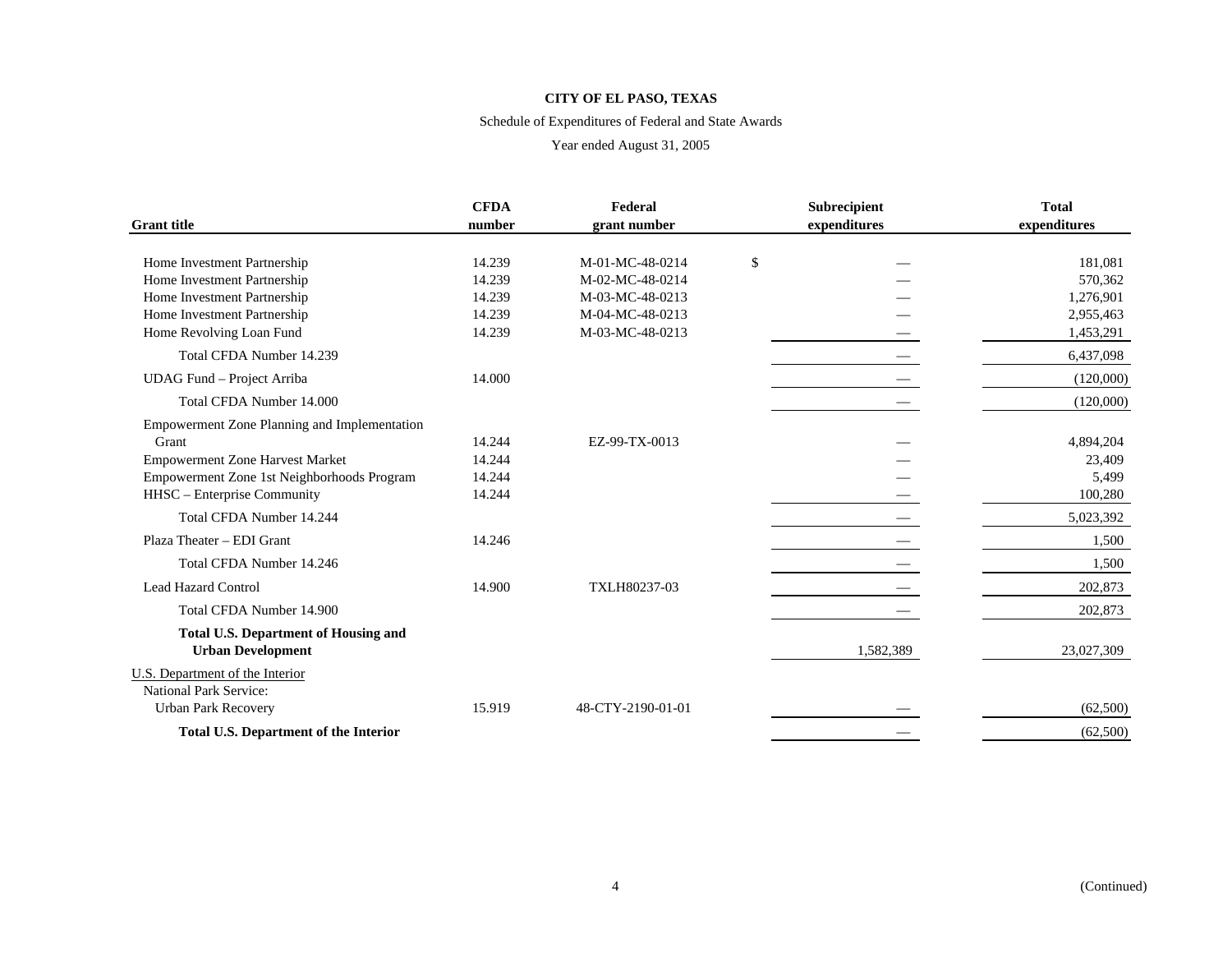#### Schedule of Expenditures of Federal and State Awards

| <b>Grant</b> title                                  | <b>CFDA</b><br>number | Federal<br>grant number | Subrecipient<br>expenditures | <b>Total</b><br>expenditures |
|-----------------------------------------------------|-----------------------|-------------------------|------------------------------|------------------------------|
| <b>U.S. Department of Justice</b>                   |                       |                         |                              |                              |
| Pass-through Governor's Office of Criminal Justice: |                       |                         |                              |                              |
| Juvenile Justice Block Grant - SHOCAP               | 16.523                | JB-02-J20-13359-05      | \$                           | 6,589                        |
| Juvenile Justice Block Grant - SHOCAP               | 16.523                | JB-03-J20-13359-06      |                              | 141,309                      |
| Juvenile Justice Block Grant - SHOCAP               | 16.523                | JB-05-J20-13359-07      |                              | 7,332                        |
| Juvenile Justice Block Grant - Underage Drinking    |                       |                         |                              |                              |
| Initiative                                          | 16.523                | JB-02-J20-15026-05      |                              | 52,101                       |
| Total CFDA Number 16.523                            |                       |                         |                              | 207,331                      |
| Victims of Crime Act                                | 16.575                | VA-04-V30-13590-06      |                              | 43,588                       |
| Victims of Crime Act                                | 16.575                | VA-05-V30-13590-07      |                              | 19,919                       |
| Total CFDA Number 16.575                            |                       |                         |                              | 63,507                       |
| <b>Victims Assistance Grant</b>                     | 16.576                | 04-G03661               |                              |                              |
| <b>Victims Assistance Grant</b>                     | 16.576                | 04-G03661               |                              | 33,183                       |
| Total CFDA Number 16.576                            |                       |                         |                              | 33,183                       |
| Victims Assistance Discretionary Grant              | 16.582                | 04-G02082               |                              |                              |
| Victims Assistance Discretionary Grant              | 16.582                | 04-G02082               |                              | 57,801                       |
| Total CFDA Number 16.582                            |                       |                         |                              | 57,801                       |
| Violence Against Women Formula Grant                | 16.588                | WF-00-V30-13413-03      |                              | 46,714                       |
| Violence Against Women Formula Grant                | 16.588                | WF-03-V30-13413-06      |                              |                              |
| Violence Against Women Formula Grant                | 16.588                | WF-03-V30-13413-07      |                              | 112,954                      |
| Total CFDA Number 16.588                            |                       |                         |                              | 159,668                      |
| <b>Local Law Enforcement Block Grant</b>            | 16.592                | 2000-LB-BX-1725         |                              | (18, 425)                    |
| Local Law Enforcement Block Grant Equipment         |                       |                         |                              |                              |
| and Technology Grant                                | 16.592                | 2001-LB-BX-3286         |                              | (66, 379)                    |
| <b>Local Law Enforcement Block Grant</b>            | 16.592                | 2003-LB-BX-2249         |                              | 333,645                      |
| <b>Local Law Enforcement Block Grant</b>            | 16.592                | 2004-LB-BX-0865         |                              | 38,792                       |
| Total CFDA Number 16.592                            |                       |                         |                              | 287,633                      |
| Metropolitan Medical Response System                | 16.007                | 282-99-0022             |                              | 1,893                        |
| Total CFDA Number 16.007                            |                       |                         |                              | 1,893                        |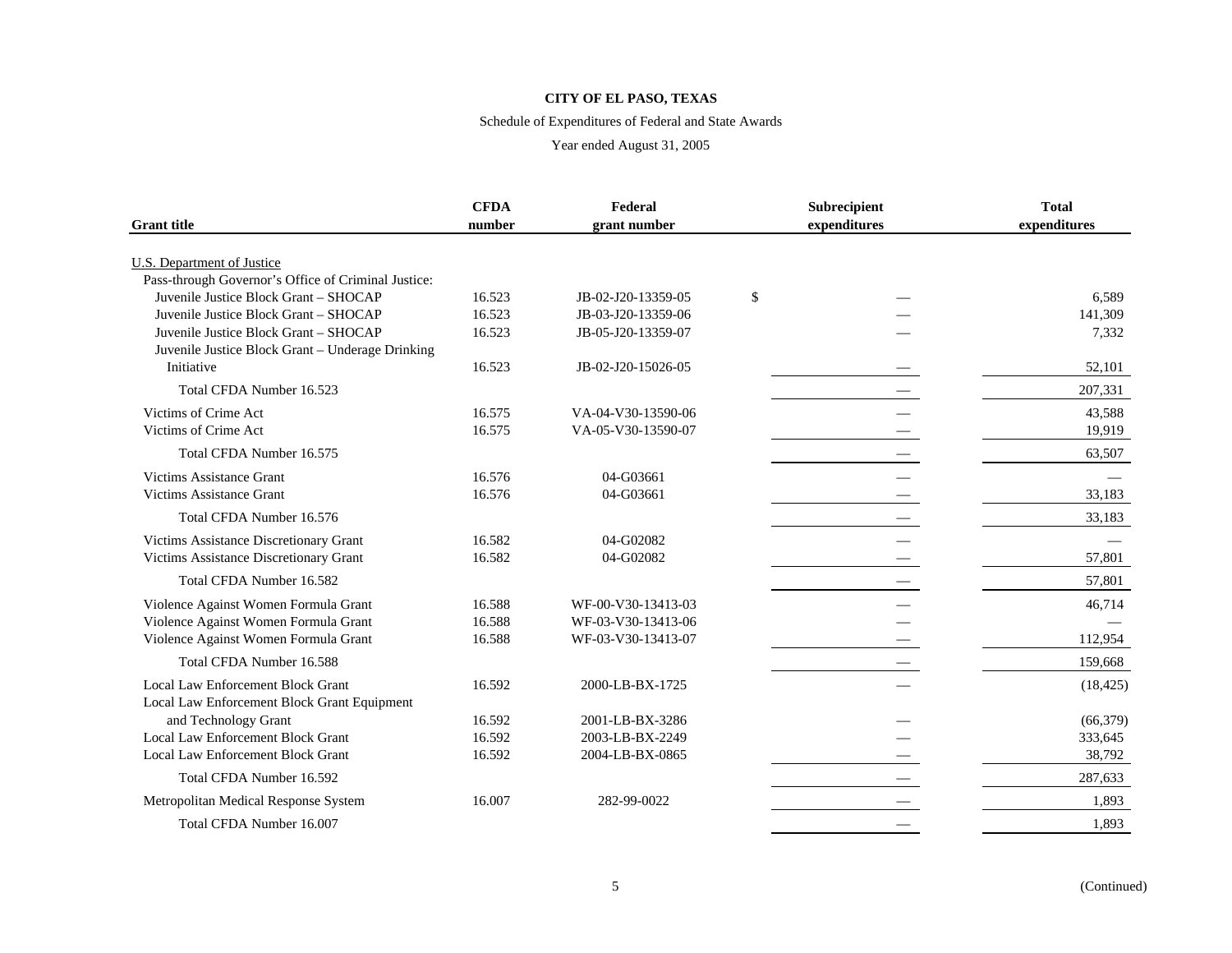#### Schedule of Expenditures of Federal and State Awards

|                                           | <b>CFDA</b><br>Federal |                | Subrecipient |              | <b>Total</b> |
|-------------------------------------------|------------------------|----------------|--------------|--------------|--------------|
| <b>Grant</b> title                        | number                 | grant number   |              | expenditures | expenditures |
|                                           |                        |                |              |              |              |
| <b>Bulletproof Vest Program</b>           | 16.607                 | 010-07-274     | \$           |              | 19,618       |
| Total CFDA Number 16.607                  |                        |                |              |              | 19,618       |
| C.O.P.S. Universal – Federal Crime Bill   | 16.710                 | 95CCWX0207     |              |              | 70,988       |
| C.O.P.S. Hiring Award                     | 16.710                 | 95CCWX0207     |              |              | 1,482,783    |
| C.O.P.S. In Schools                       | 16.710                 | 2001SHWX0634   |              |              | 166,556      |
| C.O.P.S. Culture of Integrity             | 16.710                 | 95CCWX0207     |              |              | 270          |
| C.O.P.S. More - Civilian Award            | 16.710                 | 99CLWX0259     |              |              | 229,937      |
| C.O.P.S. More - Civilian Award            | 16.710                 | 1999CLWX0259   |              |              | 196,989      |
| C.O.P.S. More - Auto Ticket               | 16.710                 | 2002CLWX0009   |              |              | 115,626      |
| C.O.P.S. In Schools 2004                  | 16.710                 | 2004-SHWX-0054 |              |              | 143,041      |
| Human Trafficking                         | 16.710                 | 2005-VTBX-0014 |              |              | 3,814        |
| C.O.P.S. In Schools 2004 - Code Blue 2004 | 16.710                 | 2003-CKWX-0444 |              |              | 77,683       |
| DHS Op Stone Garden                       | 16.710                 |                |              |              | 320,068      |
| Total CFDA Number 16.710                  |                        |                |              |              | 2,807,755    |
| <b>Total U.S. Department of Justice</b>   |                        |                |              |              | 3,638,389    |
| <b>U.S. Department of Labor</b>           |                        |                |              |              |              |
| Youth Offenders Program                   | 17.261                 | <b>FY99</b>    |              |              | 39,129       |
| <b>Total U.S. Department of Labor</b>     |                        |                |              |              | 39,129       |
| U.S. Department of Transportation         |                        |                |              |              |              |
| Pass-through State Department of Highways |                        |                |              |              |              |
| and Public Transportation:                |                        |                |              |              |              |
| <b>TXDOT</b> Impaired Driving Step        | 20.600                 | 584XXF6024     |              |              | 25,000       |
| <b>TXDOT Safe Communities</b>             | 20.600                 | 584XXF6055     |              |              | 18,867       |
| <b>TXDOT</b> Safe and Sober               | 20.600                 | 585XXF6033     |              |              | 484,054      |
| <b>TXDOT Click It or Ticket</b>           | 20.600                 | 585XXF6177     |              |              | 61,078       |
| <b>TXDOT Safe Communities</b>             | 20.600                 | 585XXF6033     |              |              | 102,478      |
| <b>TXDOT</b> Impaired Driving Step        | 20.600                 | 585XXF6175     |              |              | 8,405        |
| <b>TXDOT</b> PhotoGrammetry               | 20.600                 | CSJ0924-06-259 |              |              | 100          |
| Total CFDA Number 20.600                  |                        |                |              |              | 699,982      |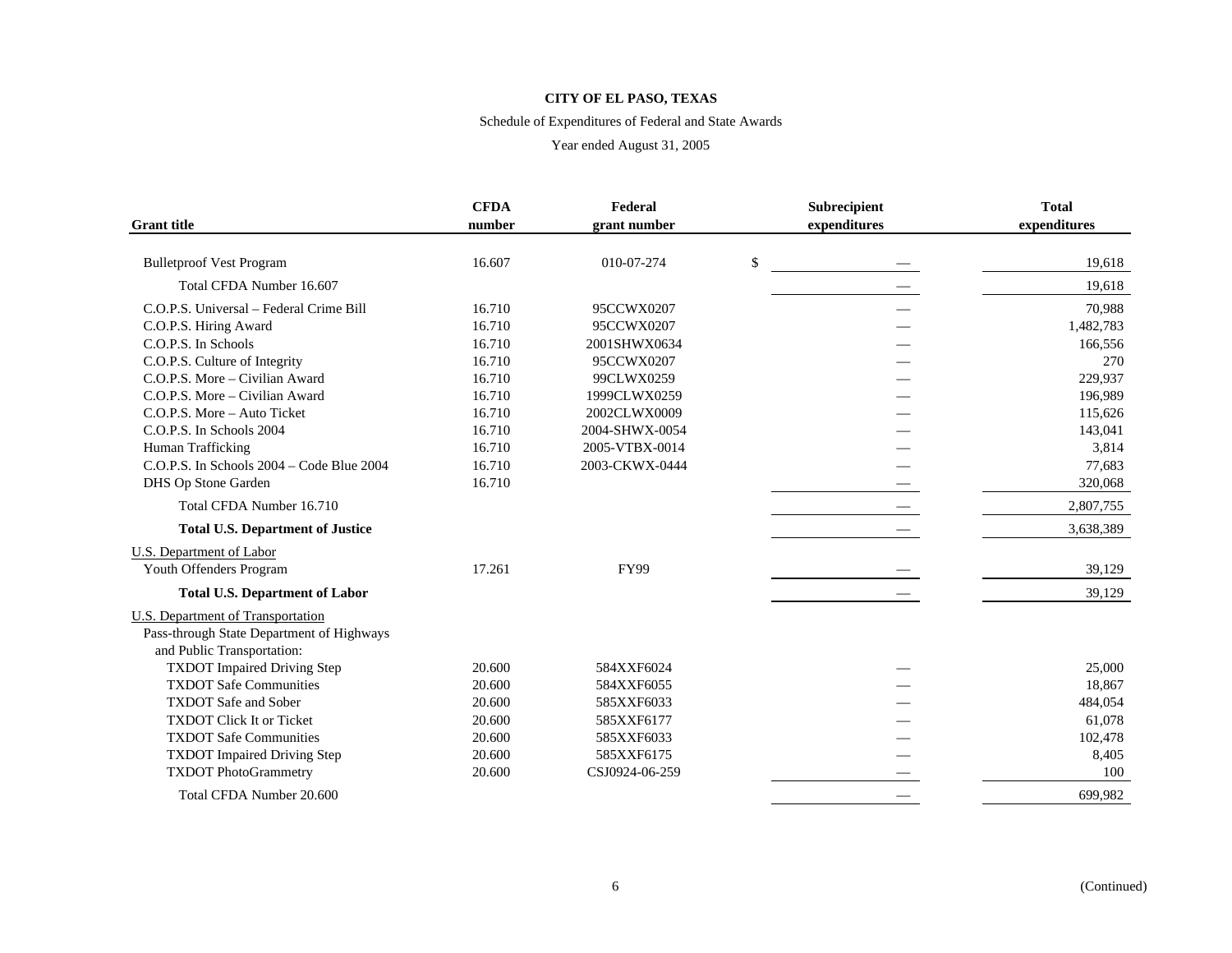#### Schedule of Expenditures of Federal and State Awards

|                                                                         | <b>CFDA</b> | Federal           | Subrecipient | <b>Total</b> |
|-------------------------------------------------------------------------|-------------|-------------------|--------------|--------------|
| <b>Grant title</b>                                                      | number      | grant number      | expenditures | expenditures |
| <b>U.S. Department of Transportation</b>                                |             |                   |              |              |
| Pass-through State Department of Highways<br>and Public Transportation: |             |                   |              |              |
| <b>TIP Planning Funds</b>                                               | 20.000      |                   | \$           | 260,172      |
| FHWA/NMSH/MPO FY04                                                      | 20.000      |                   |              | 2,398        |
| FHWA/TSDO/MPO FY00                                                      | 20.000      |                   |              |              |
| FHWA/TSDO/MPO FY04                                                      | 20.000      |                   |              | 143,317      |
| BIP Border Improvement Program FY02                                     | 20.000      |                   |              | 82,246       |
| <b>BIP New Mexico</b>                                                   | 20.000      |                   |              | 4,593        |
| <b>BIP</b> Local Private                                                | 20.000      |                   |              | 3,216        |
| <b>BIP</b> Airport                                                      | 20.000      |                   |              | 5,518        |
| <b>BIP City</b>                                                         | 20.000      |                   |              | 914          |
| FHWA/NMSH/MPO FY05                                                      | 20.000      |                   |              | 17,318       |
| FHWA/TXDOT/MPO FY05                                                     | 20.000      |                   |              | 692,615      |
| New Mexico Special Studies                                              | 20.000      |                   |              | 30,626       |
| FHWA Border Wizard 05                                                   | 20.000      |                   |              | 1,001        |
| Total CFDA Number 20.000                                                |             |                   |              | 1,243,934    |
| Urbanized Area Formula Program                                          | 20.507      | Various           |              | 19,564,973   |
| Total Urbanized Area Formula Program                                    |             |                   |              | 19,564,973   |
| Airport Improvement Grant                                               | 20.106      | AIP3-48-0077-2002 |              | 8,091,632    |
| <b>Total Airport Improvement Grant</b>                                  |             |                   |              | 8,091,632    |
| <b>Total U.S. Department of Transportation</b>                          |             |                   |              | 29,600,521   |
| <b>Environmental Protection Agency</b>                                  |             |                   |              |              |
| <b>TCEQ Air Pollution</b>                                               | 66.001      | A-006154-04-0     |              | 16,906       |
| <b>TCEQ Air Pollution</b>                                               | 66.001      | A-006154-05-1     |              | 307,027      |
| <b>TCEQ PM Sampling</b>                                                 | 66.001      | 585-5-55865       |              | 91,817       |
| <b>TCEQ Whole Air Pollution</b>                                         | 66.001      | 585-5-55897       |              | 73,619       |
| <b>TCEQ Pass Through</b>                                                | 66.001      | 585-4-55824       |              | 133,277      |
| <b>EPA Air Quality</b>                                                  | 66.001      | 585-5-55886       |              | 27,194       |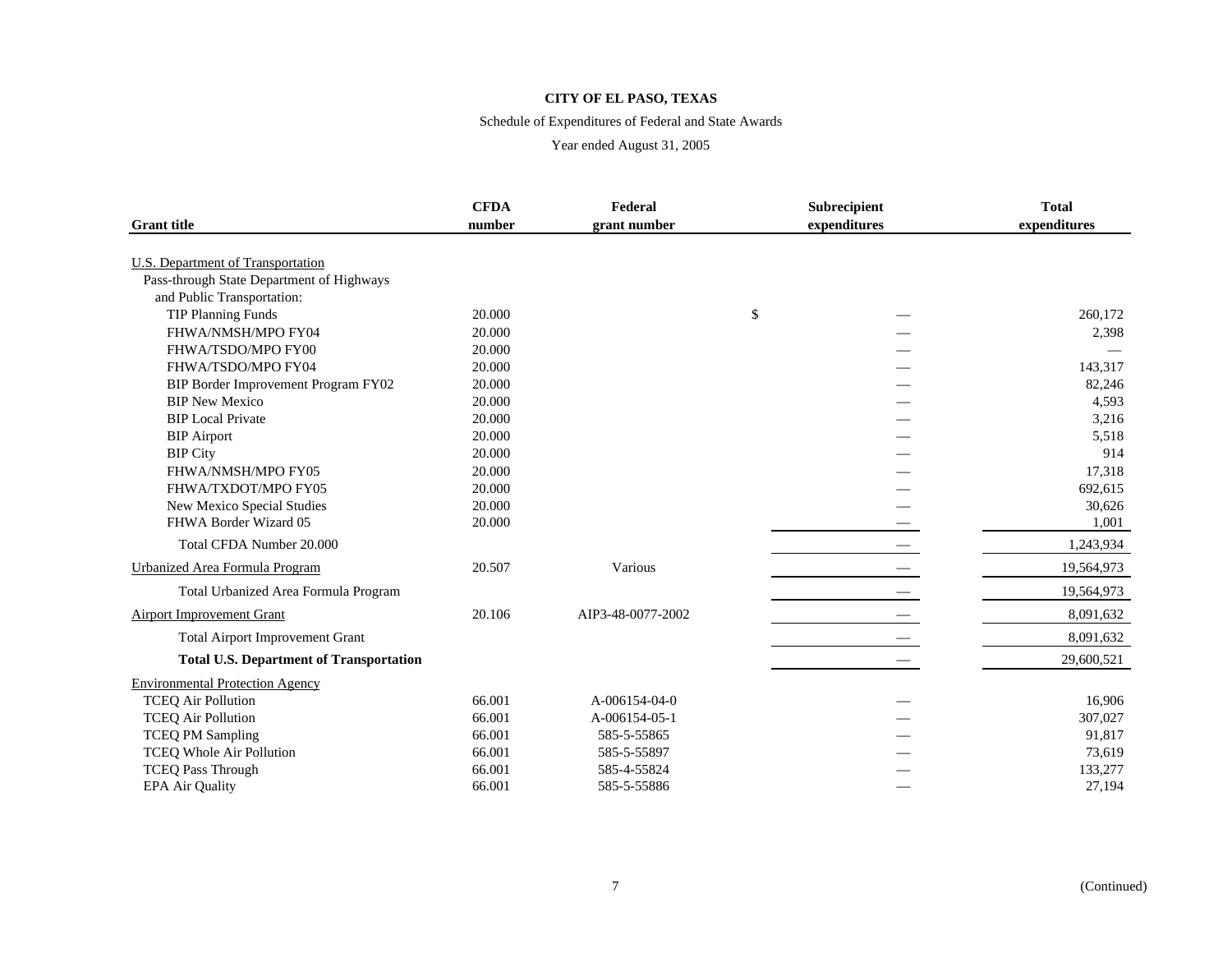#### Schedule of Expenditures of Federal and State Awards

|                                                 | <b>CFDA</b> | Federal            | Subrecipient | <b>Total</b> |
|-------------------------------------------------|-------------|--------------------|--------------|--------------|
| <b>Grant</b> title                              | number      | grant number       | expenditures | expenditures |
| Pass-through Texas Department of Health:        |             |                    |              |              |
| <b>TDH</b> Asbestos                             | 66.001      | 746007499A-2005-08 | \$           | 86,836       |
| <b>TDH</b> Asbestos                             | 66.001      | 746007499A-2005-12 |              | 21,064       |
| Total CFDA Number 66,001                        |             |                    |              | 757,740      |
| <b>Brownsfield Site Assessment</b>              | 66.811      | BP-9868-6001-0     |              | 16,914       |
| <b>Brownsfield Cleanup</b>                      | 66.811      | BL-97612001-0      |              | 2,634        |
| Total CFDA Number 66.811                        |             |                    |              | 19,548       |
| <b>Total Environmental Protection Agency</b>    |             |                    |              | 777,288      |
| Action                                          |             |                    |              |              |
| Pass-through Texas Department of Aging:         |             |                    |              |              |
| Foster Grandparent Program                      | 94.011      | 01SFWTX003         |              | (47)         |
| Foster Grandparent Program                      | 94.011      | 01SFWTX003         |              | 59,177       |
| <b>Foster Grandparent Program</b>               | 94.011      | 01SFWTX004         |              | 501,192      |
| Total CFDA Number 94.011                        |             |                    |              | 560,322      |
| Retired Seniors Volunteer Program               | 94.002      | 02SRWTX016         |              | 90,083       |
| Retired Seniors Volunteer Program               | 94.002      | 04SRWTX016         |              | 112,862      |
| Total CFDA Number 94.002                        |             |                    |              | 202,945      |
| <b>Total Action</b>                             |             |                    |              | 763,267      |
| Department of Homeland Security                 |             |                    |              |              |
| Pass-through Texas Department of Public Safety: |             |                    |              |              |
| FEMA Education                                  | 97.004      | FG0200126FPS001    |              | 3            |
| <b>TEEX Homeland Security</b>                   | 97.004      | 2003 2004          |              | 1,649,064    |
| <b>TEEX SHSP</b>                                | 97.004      | 2004 2005          |              | 3,380        |
| <b>TEEX Nonmonetary Assistance</b>              | 97.004      |                    |              |              |
| TEEX SHSP Pre-2004                              | 97.004      |                    |              | 479,800      |
| <b>TEEX SHSP</b>                                | 97.004      |                    |              | 186,907      |
| <b>TEEX LETPP</b>                               | 97.004      |                    |              | 33,492       |
| Total CFDA Number 97.004                        |             |                    |              | 2,352,646    |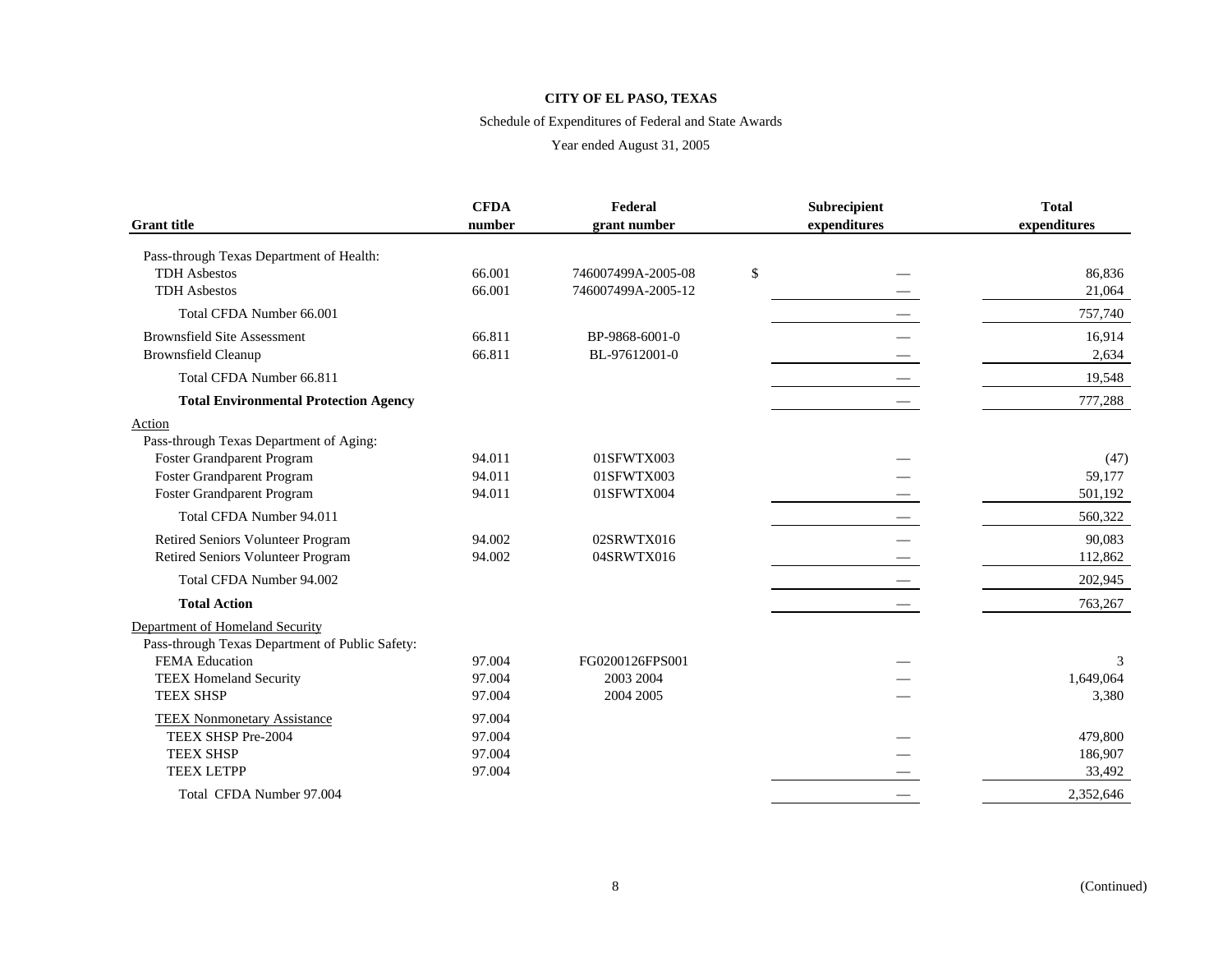#### Schedule of Expenditures of Federal and State Awards

|                                              | <b>CFDA</b> | Federal            | Subrecipient | <b>Total</b> |
|----------------------------------------------|-------------|--------------------|--------------|--------------|
| <b>Grant</b> title                           | number      | grant number       | expenditures | expenditures |
|                                              |             |                    |              |              |
| Emergency Management FY2004                  | 97.042      | EMT-2004-GR-0105   | \$           | 7,983        |
| <b>Emergency Management FY2005</b>           | 97.042      | EMT-2005-GR-0106   |              | 235,717      |
| <b>Emergency Management FY2005</b>           | 97.042      | EMT-2006-GR-0107   |              | 7,534        |
| Total CFDA Number 97.042                     |             |                    |              | 251,234      |
| <b>Total Department of Homeland Security</b> |             |                    |              | 2,603,880    |
| U.S. Department of Education                 |             |                    |              |              |
| Pass-through Texas State Library:            |             |                    |              |              |
| Library Services - TTPLS                     | 84.034      | 470-02-005         |              | 1,262        |
| Library Services - TTPLS                     | 84.034      | 476-01-005         |              | 97           |
| Library Services - TTPLS                     | 84.034      | 470-04-005         |              | 1,244        |
| Library Services - TTPLS                     | 84.034      | 470-05-005         |              | 373,512      |
| <b>Total U.S. Department of Education</b>    |             |                    |              | 376,115      |
| <b>U.S. Office of Library Services</b>       |             |                    |              |              |
| <b>Technical Assistance Negotiated Grant</b> | 45.310      | 476-01-005         |              | 100          |
| <b>Technical Assistance Negotiated Grant</b> | 45.310      | 476-03-005         |              | 403          |
| <b>Technical Assistance Negotiated Grant</b> | 45.310      | 476-04-015         |              | 70,608       |
| <b>Technical Assistance Negotiated Grant</b> | 45.310      | 476-05-015         |              |              |
| <b>Total U.S. Office of Library Services</b> |             |                    |              | 71,111       |
| U.S. Department of Health and Human Services |             |                    |              |              |
| HHSC - Substance Abuse Grant                 | 93.243      | 1H79SM54759-01     |              | 562,742      |
| Total CFDA Number 93.243                     |             |                    |              | 562,742      |
| Center for Disease Control                   |             |                    |              |              |
| <b>CDC TB Outreach</b>                       | 93.116      | 7460007499-02-04   |              | 107,812      |
| <b>CDC TB Outreach</b>                       | 93.116      | 7460007499-02-05   |              | 171,901      |
| Total CFDA Number 93.116                     |             |                    |              | 279,713      |
| <b>Sexually Transmitted Diseases</b>         | 93.940      | 7460007499-2005-02 |              | 93,341       |
| Total CFDA Number 93.940                     |             |                    |              | 93,341       |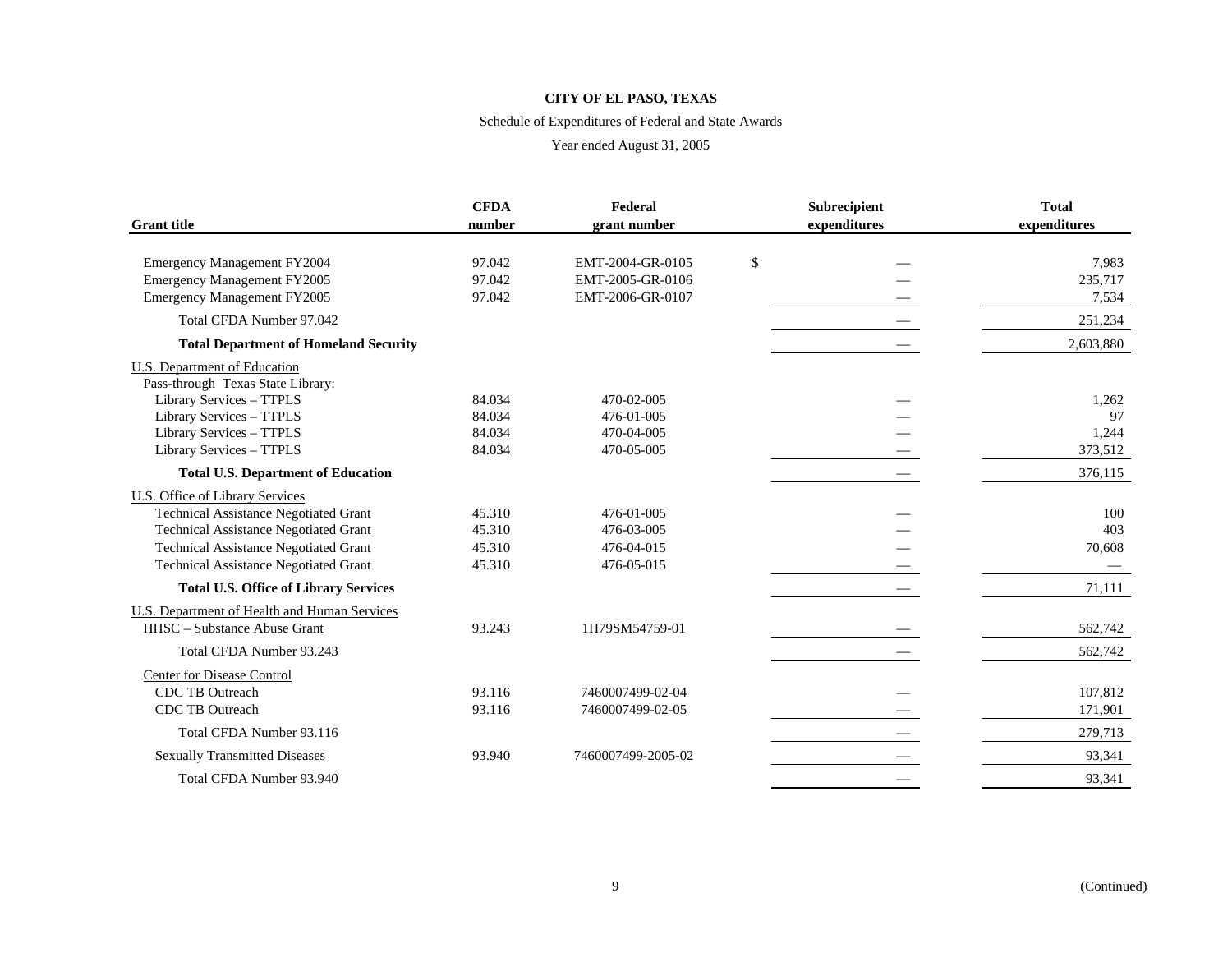#### Schedule of Expenditures of Federal and State Awards

|                                                                     | <b>CFDA</b> | Federal             |              | Subrecipient | <b>Total</b> |
|---------------------------------------------------------------------|-------------|---------------------|--------------|--------------|--------------|
| <b>Grant</b> title                                                  | number      | grant number        | expenditures |              | expenditures |
|                                                                     |             |                     |              |              |              |
| <b>HIV</b> Surveillance                                             | 93.944      | 7460007499-2005-01  | \$           |              | 19,982       |
| <b>HIV Surveillance</b>                                             | 93.944      | 7460007499-2005-02  |              |              | 11,794       |
| Title V Fees - FY05                                                 | 93.944      | 746007499A-2005-02  |              |              | 149,180      |
| Pass-through Texas Department of Health:                            |             |                     |              |              |              |
| <b>TDH Vector Initiative</b>                                        | 93.944      | 746007499A-2005-03  |              |              | 19,957       |
| Total CFDA Number 93.944                                            |             |                     |              |              | 200,913      |
| <b>Public Health Preparedness</b>                                   | 93.283      | 7460007499-2005-13  |              |              | 764,216      |
| Lab Bio Terrorism Preparedness                                      | 93.283      |                     |              |              | 290,638      |
| Total CFDA Number 93.283                                            |             |                     |              |              | 1,054,854    |
| Pass-through Texas Department of Health:                            |             |                     |              |              |              |
| <b>TDH Vector Initiative</b>                                        | 93.991      | 74660007499-2005-11 |              |              | 19,115       |
| TDH Office Regional Planning                                        | 93.991      | 74660007499-2005-10 |              |              | 71,047       |
| Total CFDA Number 93.991                                            |             |                     |              |              | 90,162       |
| Childhood Lead Poisoning Prevention Program                         | 93.262      | 7460007499-2005-05  |              |              | 55,988       |
| Total CFDA Number 94.262                                            |             |                     |              |              | 55,988       |
| <b>Health Care and Other Facilities</b>                             |             |                     |              |              |              |
| Medical Examiner Facility Renovation                                | 93.887      |                     |              |              | 276,000      |
| Total CFDA Number 93.887                                            |             |                     |              |              | 276,000      |
| Pass-through Texas Department of Health:                            |             |                     |              |              |              |
| CDC Nonmonetary Assistance - Immunizations                          | 93.268      |                     |              |              | 2,040,201    |
| Total CFDA Number 93.268                                            |             |                     |              |              | 2,040,201    |
| <b>Total U.S. Department of Health and</b><br><b>Human Services</b> |             |                     |              |              | 4,653,914    |
| <b>Executive Office of the President</b>                            |             |                     |              |              |              |
| HIDTA - Airport Task Force                                          | 7.000       | <b>I7PSWP566</b>    |              |              | 5,238        |
| HIDTA - Airport Task Force                                          | 7.000       | I4PSWP574           |              |              | 530,736      |
| HIDTA - STING                                                       | 7.000       | I5PSWP574           |              |              | 357,058      |
| HIDTA - ENTERPRISE                                                  | 7.000       | I4PSWP574           |              |              | 2,868        |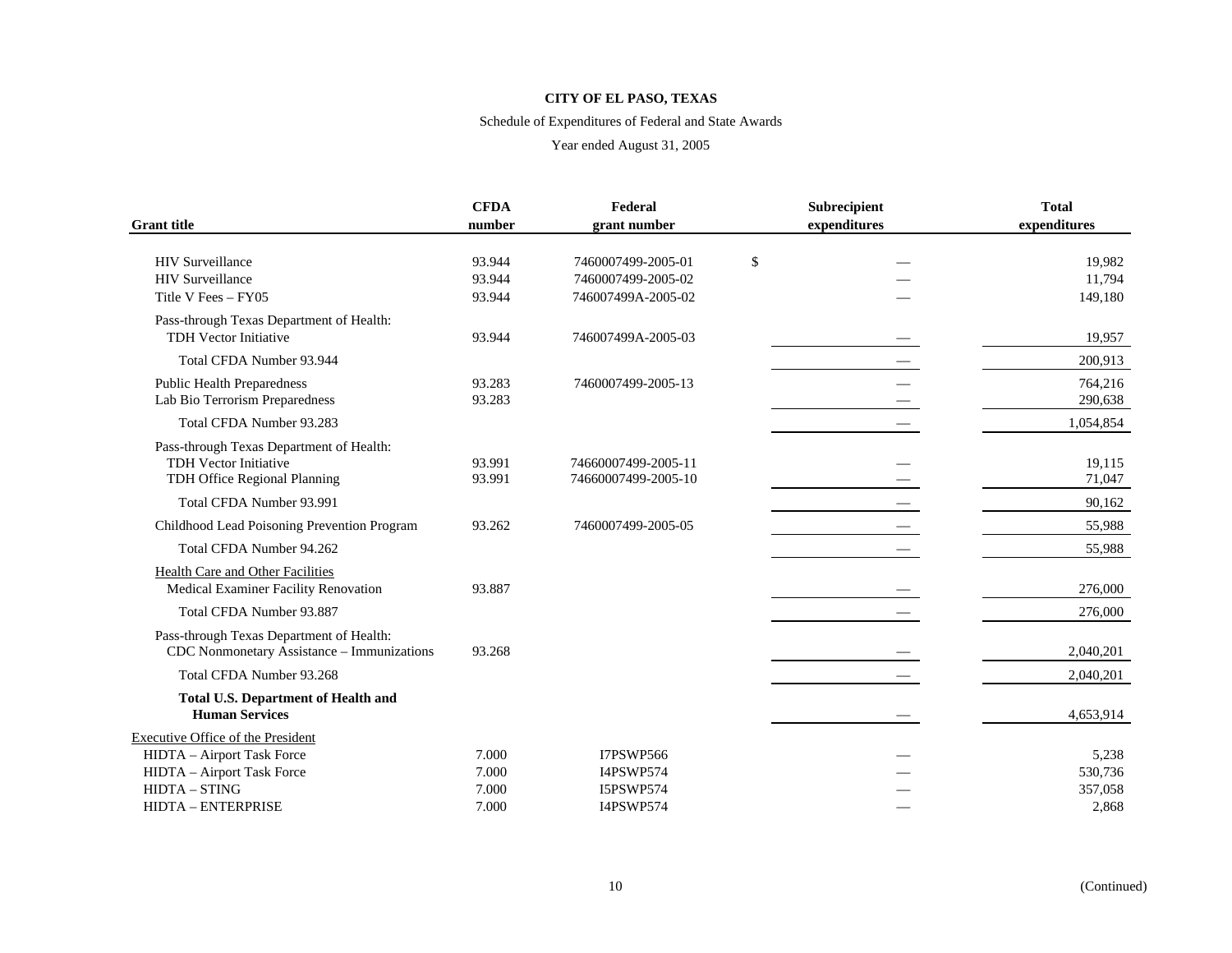#### Schedule of Expenditures of Federal and State Awards

|                                                | <b>CFDA</b> | Federal          | <b>Subrecipient</b> | <b>Total</b> |
|------------------------------------------------|-------------|------------------|---------------------|--------------|
| <b>Grant</b> title                             | number      | grant number     | expenditures        | expenditures |
| HIDTA - ENTERPRISE 2005                        | 7.000       | <b>I5PSWP574</b> | \$                  | 3,877        |
| <b>HIDTA - GRAB</b>                            | 7.000       | <b>I1PSWP557</b> |                     | 28,841       |
| <b>HIDTA - GRAB</b>                            | 7.000       | I4PSWP574        |                     | 76,074       |
| <b>HIDTA - GRAB-CPOTS</b>                      | 7.000       | I4PSWP999        |                     | 2,315        |
| HIDTA - Hijack FY2002                          | 7.000       | <b>I2PSWP552</b> |                     | 4,637        |
| HIDTA - Intelligence Initiative FY2000         | 7.000       | <b>I0PSWP572</b> |                     | 2,184        |
| HIDTA - Intelligence Initiative FY2002         | 7.000       | <b>I2PSWP572</b> |                     | (2,185)      |
| HIDTA - Intelligence Initiative FY2003         | 7.000       | <b>I8PSWP557</b> |                     | 12,149       |
| HIDTA - Intelligence Initiative FY2004         | 7.000       | I4PSWP574        |                     | 104,845      |
| HIDTA - Intelligence Initiative FY2005         | 7.000       | I5PSWP574        |                     | 24,610       |
| <b>HIDTA</b> – Source City Narcotics           | 7.000       | <b>I8PSWP558</b> |                     | 21,156       |
| HIDTA - Source City Narcotics                  | 7.000       | I4PSWP574        |                     | 139,240      |
| HIDTA - Multiagency FY2001                     | 7.000       | <b>I1PSWP558</b> |                     | (3,276)      |
| HIDTA – Multiagency FY2003                     | 7.000       | I3PSWP574        |                     | 4,920        |
| HIDTA - Multiagency FY2004                     | 7.000       | I4PSWP574        |                     | 157,026      |
| HIDTA – Stash House Initiative FY2001          | 7.000       | <b>I1PSWP574</b> |                     | 1,477        |
| HIDTA – Stash House Initiative FY2002          | 7.000       | <b>I2PSWP574</b> |                     | 164          |
| HIDTA – Stash House Initiative FY2003          | 7.000       | I3PSWP574        |                     | 754          |
| HIDTA – Stash House Initiative FY2004          | 7.000       | I4PSWP574        |                     | 256,582      |
| HIDTA – Stash House Initiative FY2005          | 7.000       | <b>I5PSWP574</b> |                     | 137,997      |
| HIDTA - Transportation 2004                    | 7.000       | I4PSWP574        |                     | 9,301        |
| HIDTA - Transportation 2005                    | 7.000       | <b>I5PSWP574</b> |                     | 7,314        |
| <b>Total Executive Office of the President</b> |             |                  |                     | 1,885,902    |
| National Endowment for the Arts                |             |                  |                     |              |
| <b>Consultation Grant</b>                      | 6.000       | HP-20110-01      |                     | 20,000       |
| <b>Total National Endowment for the Arts</b>   |             |                  |                     | 20,000       |
| <b>Total Federal Awards</b>                    |             |                  | \$<br>1,582,389     | 73,420,876   |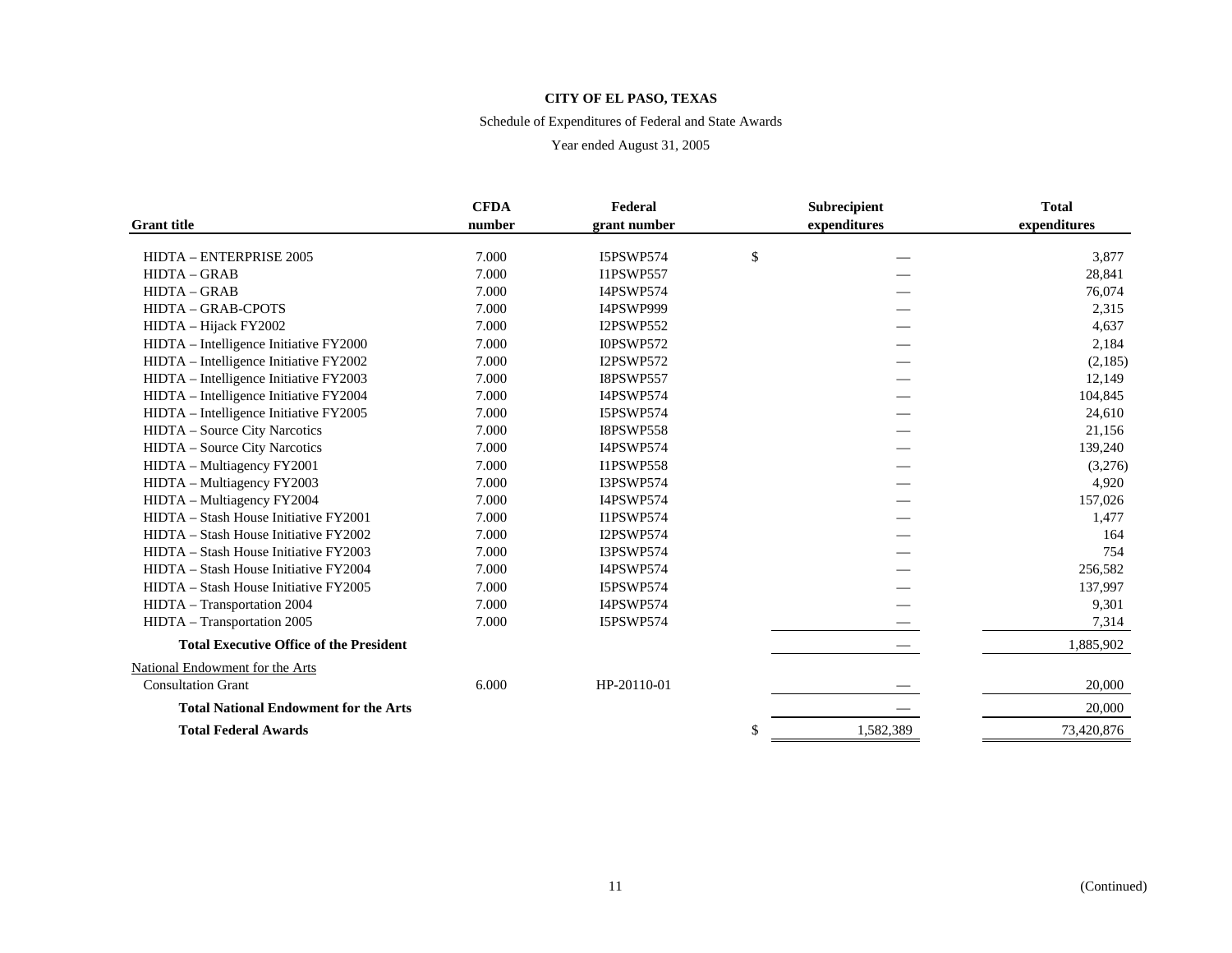#### Schedule of Expenditures of Federal and State Awards

| <b>Grant title</b>                                      | <b>State</b><br>grant number |      | Subrecipient<br>expenditures | <b>Total</b><br>expenditures |
|---------------------------------------------------------|------------------------------|------|------------------------------|------------------------------|
| <b>STATE AWARDS</b>                                     |                              |      |                              |                              |
| <b>Texas Historical Commission</b>                      |                              |      |                              |                              |
| <b>Archeology Awareness</b>                             |                              | $\$$ |                              | 5,000                        |
| <b>Baker Taylor Book Settlement</b>                     |                              |      |                              | 275                          |
| <b>Steinbeck Centennial Grant</b>                       |                              |      |                              | (267)                        |
| <b>Total Texas Historical Commission</b>                |                              |      |                              | 5,008                        |
| <b>Texas State Library and Archive Commission</b>       |                              |      |                              |                              |
| Loan Star Libraries Grant                               |                              |      |                              | 44,764                       |
| E-Rate Library Funds                                    |                              |      |                              | 33,488                       |
| <b>Bill Gates</b>                                       |                              |      |                              | 20,138                       |
| <b>Total Texas State Library and Archive Commission</b> |                              |      |                              | 98,390                       |
| <b>Texas Department of Public Safety</b>                |                              |      |                              |                              |
| <b>NIBRS</b> Grant                                      |                              |      |                              | 175,000                      |
| <b>Total Texas Department of Public Safety</b>          |                              |      |                              | 175,000                      |
| <b>Texas Arts Council</b>                               |                              |      |                              |                              |
| HAF-WOLS International Guitar                           |                              |      |                              | 3,750                        |
| NEFA - Susan Marshal FY05                               |                              |      |                              | 5,000                        |
| TCA Exhibit Support - Texas Flags                       | 04-25076                     |      |                              | 4,064                        |
| Arts in Education EPISD FY05                            |                              |      |                              | 3,000                        |
| Arts in Education YISD FY05                             |                              |      |                              | 5,000                        |
| TCA Subgranting and Admin FY2004                        | 04-25075                     |      |                              |                              |
| TCA Subgranting and Admin FY2005                        |                              |      |                              | 33,684                       |
| TCA Subgranting and Admin FY2006                        |                              |      |                              | 10,206                       |
| TCA Subgranting and Admin FY2006                        |                              |      |                              | 5,000                        |
| <b>Total Texas Arts Council</b>                         |                              |      |                              | 69,705                       |
| <b>Texas Department of Aging</b>                        |                              |      |                              |                              |
| Foster Grandparent Program                              | 01SFWTX004                   |      |                              | 3,211                        |
| Retired Seniors Volunteer Program                       | 03SRWTX017                   |      |                              | (1)                          |
| Retired Seniors Volunteer Program                       | 04SRWTX017                   |      |                              | 27,972                       |
| <b>Total Texas Department of Aging</b>                  |                              |      |                              | 31,182                       |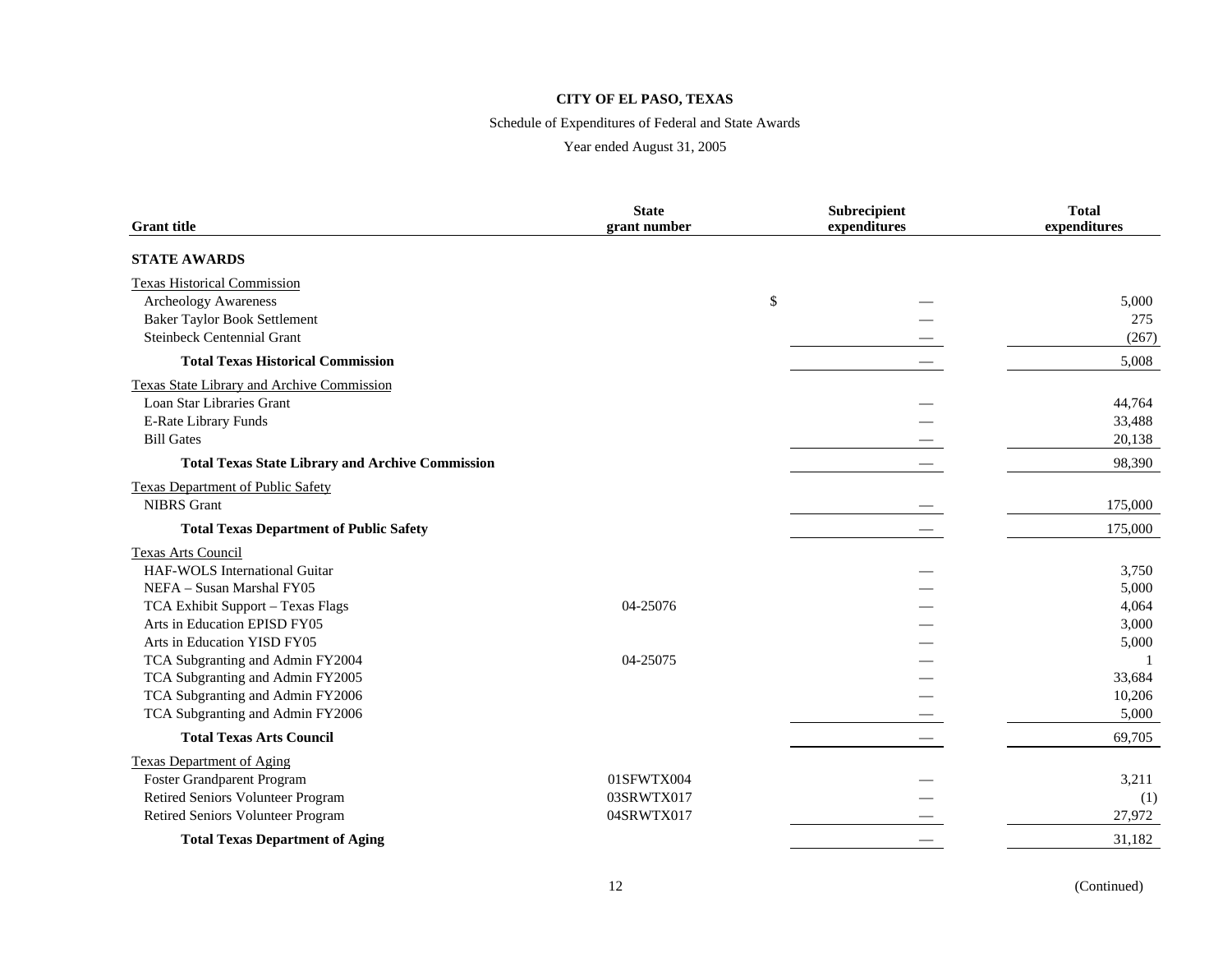#### Schedule of Expenditures of Federal and State Awards

| <b>Grant</b> title                                | <b>State</b><br>grant number | Subrecipient<br>expenditures | <b>Total</b><br>expenditures |
|---------------------------------------------------|------------------------------|------------------------------|------------------------------|
| <b>Texas Department of Health</b>                 |                              |                              |                              |
| TDH - Tuberculosis                                | 7460007499-2004-08           | \$                           | 22,360                       |
| TDH - Tuberculosis                                | 7460007499-2005-08           |                              | 562,289                      |
| Total TDH - Tuberculosis                          |                              |                              | 584,649                      |
| Office of Border Health                           | 7460007499-2004-14           |                              | 8,227                        |
| Office of Border Health                           | 7460007499-2005-14           |                              | 15,437                       |
| <b>Total Office of Border Health</b>              |                              |                              | 23,664                       |
| <b>HIV</b> Surveillance                           | 7460007499-2004-06           |                              |                              |
| <b>HIV</b> Surveillance                           | 7460007499-2005-06           |                              | 236                          |
| <b>Total HIV Surveillance</b>                     |                              |                              | 236                          |
| STD Admin                                         | 7460007499-03-06             |                              |                              |
| STD Admin                                         | 7460007499-04-06             |                              | 17,362                       |
| STD Admin                                         | 7460007499-05-06             |                              | 1,905                        |
| Total STD Admin                                   |                              |                              | 19,267                       |
| TDH Office Regional Planning                      | 7460007499-2003-01           |                              | (3,495)                      |
| TDH Office Regional Planning                      | 7460007499-2004-13A          |                              | 10,228                       |
| TDH Office Regional Planning                      | 7460007499-2005-1            |                              | 126,307                      |
| <b>Total Office Regional Planning</b>             |                              |                              | 133,040                      |
| TDH - Immunization                                | 7460007499-03-09             |                              |                              |
| TDH - Immunization                                | 7460007499-2005-03           |                              | 1,108,618                    |
| $TDH - Immunization$                              | 7460007499-2006-03           |                              | 59,886                       |
| <b>Total Immunization</b>                         |                              |                              | 1,168,504                    |
| TDH Bureau of Clinical and Nutritional            |                              |                              |                              |
| Services – Core                                   | 7460007499-2004-09           |                              | 3,898                        |
| TDH Bureau of Clinical and Nutritional            |                              |                              |                              |
| Services - Title V                                | 7460007499A-2004-03          |                              | (2)                          |
| Carryover Title V - FY04                          |                              |                              | 49,694                       |
| Total Bureau of Clinical and Nutritional Services |                              |                              | 53,590                       |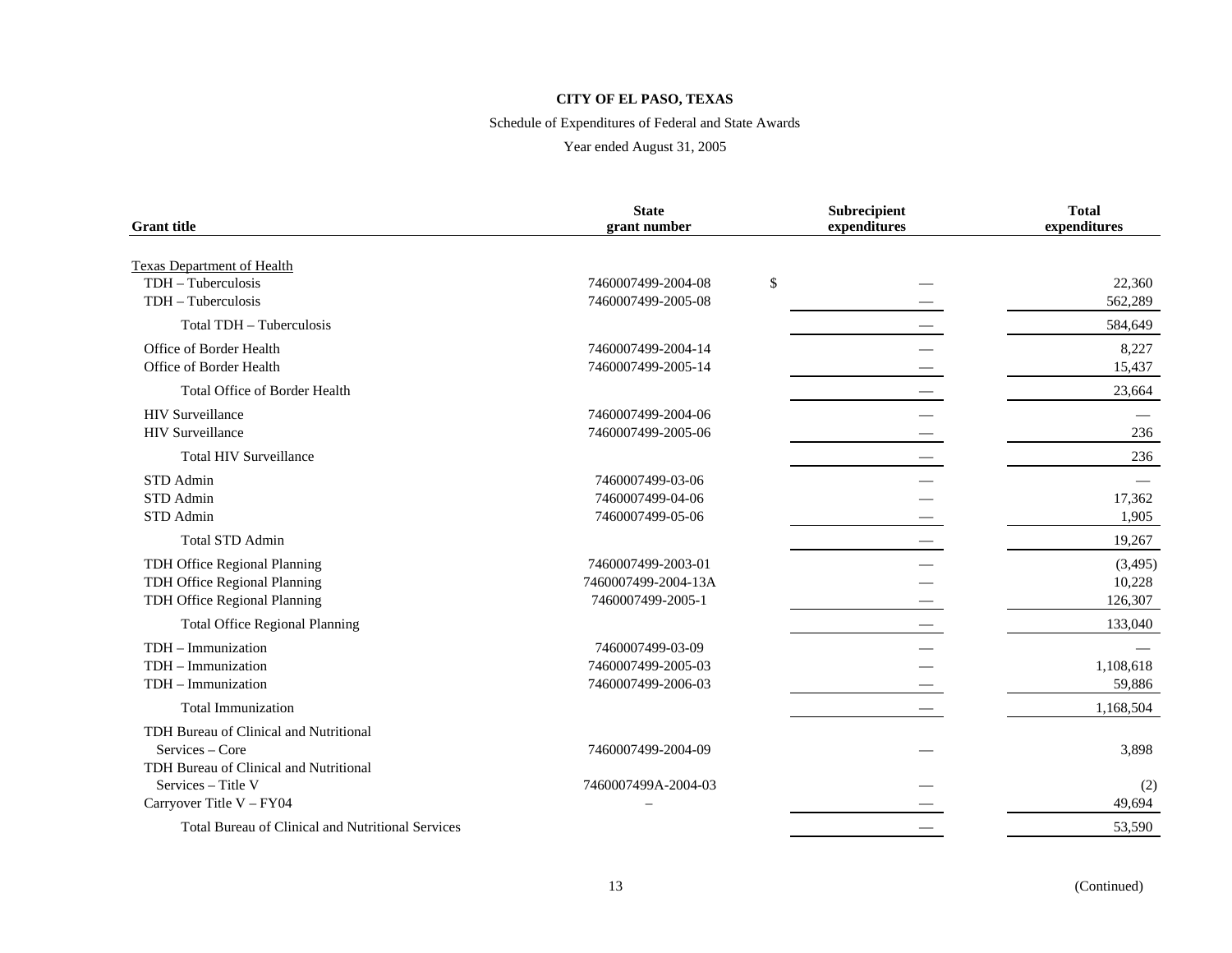#### Schedule of Expenditures of Federal and State Awards

| <b>Grant</b> title                                   | <b>State</b><br>grant number | Subrecipient<br>expenditures | <b>Total</b><br>expenditures |
|------------------------------------------------------|------------------------------|------------------------------|------------------------------|
| <b>TDH</b> Asbestos                                  | 7460007499-01-10             | \$                           |                              |
| <b>TDH</b> Asbestos                                  | 7460007499-02-11             |                              |                              |
| <b>TDH</b> Asbestos                                  | 7460007499-03-15             |                              |                              |
| <b>TDH</b> Asbestos                                  | 7460007499-2004-12A          |                              |                              |
| <b>TDH</b> Asbestos                                  | 7460007499-2005-11           |                              | 15,253                       |
| <b>Total TDH Asbestos</b>                            |                              |                              | 15,253                       |
| Childhood Lead Poisoning Prevention Program          | 7460007499-2004-05           |                              | (8,713)                      |
| Total Childhood Lead Poisoning Prevention<br>Program |                              |                              | (8,713)                      |
| Lab Bio Terrorism Preparedness                       | 7460007499-03-14             |                              | 145                          |
| Lab Bio Terrorism Preparedness                       | 7460007499-2004-04           |                              | 4,173                        |
| <b>Public Health Preparedness</b>                    | 7460007499-03-10             |                              | (93,098)                     |
| <b>Public Health Preparedness</b>                    | 7460007499-2004-10           |                              | 124,775                      |
| Total CFDA Number 93.283                             |                              |                              | 35,995                       |
| <b>Sexually Transmitted Diseases</b>                 | 7460007499-2005-02           |                              | 24,812                       |
| <b>Sexually Transmitted Diseases</b>                 | 7460007499-2006-02           |                              | 5,225                        |
| <b>Total Sexually Transmitted Diseases</b>           |                              |                              | 30,037                       |
| <b>Total Texas Department of Health</b>              |                              |                              | 2,055,522                    |
| Texas Commission on Environmental Quality            |                              |                              |                              |
| Air Quality                                          | 582-2-47338                  |                              |                              |
| Air Quality                                          | 582-3-51314                  |                              | 14                           |
| Air Quality                                          | 582-4-64435                  |                              | 7,476                        |
| Air Quality Compliance                               | 582-5-68474                  |                              | 409,979                      |
| <b>Total Air Quality</b>                             |                              |                              | 417,469                      |
| Air Quality Pass-through                             | 582-2-89438                  |                              | 52                           |
| Total Air Quality Pass-through                       |                              |                              | 52                           |
|                                                      |                              |                              |                              |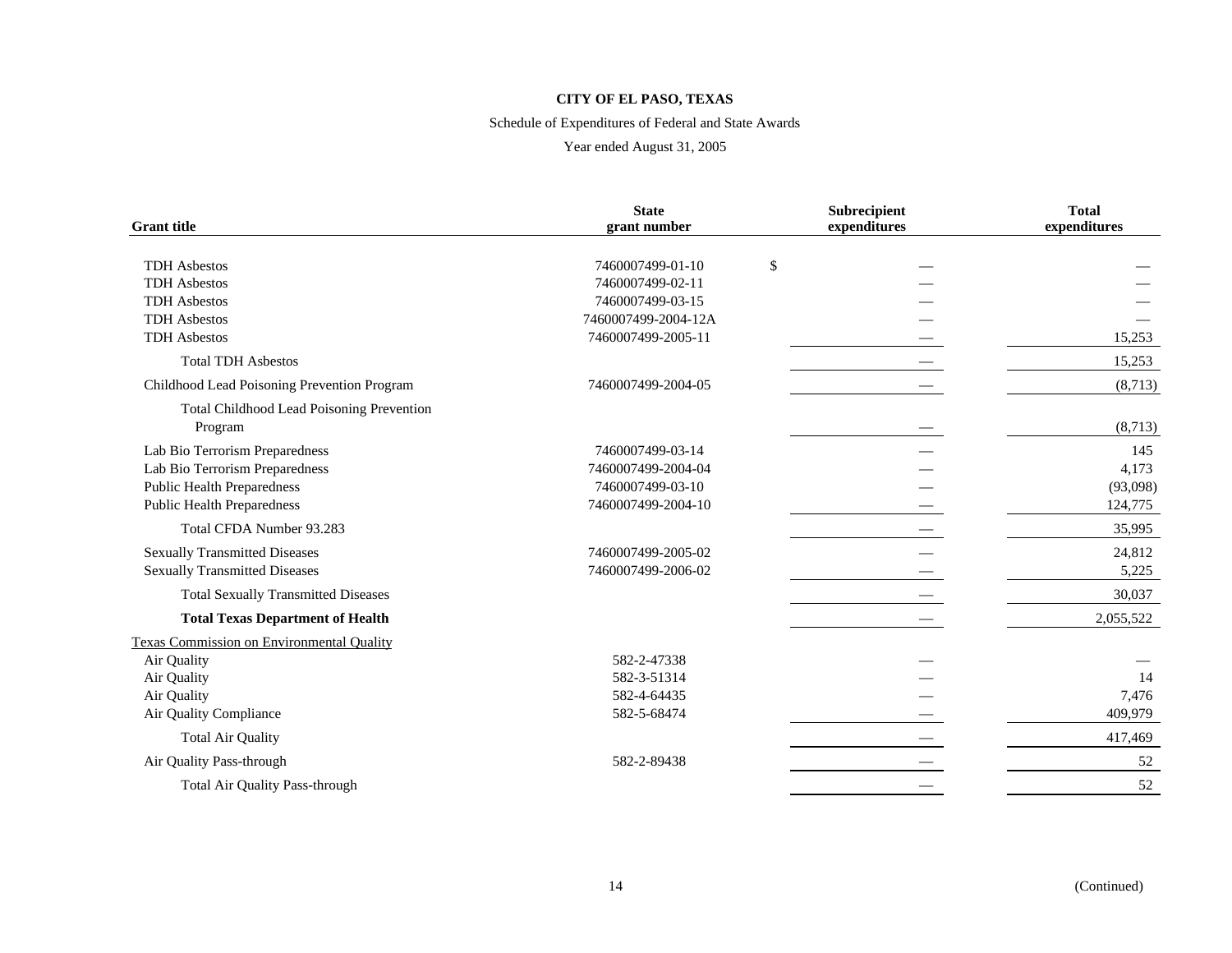#### Schedule of Expenditures of Federal and State Awards

| <b>Grant</b> title                                      | <b>State</b><br>grant number | Subrecipient<br>expenditures | <b>Total</b><br>expenditures |
|---------------------------------------------------------|------------------------------|------------------------------|------------------------------|
| Pass-through Rio Grande Council of Governments          |                              |                              |                              |
| <b>Recycling Containers</b>                             | 04-08-G05                    | \$                           | 17,710                       |
| <b>Recycling Containers</b>                             | 04-08-G05                    |                              | 23,994                       |
| Wood Chippers                                           |                              |                              | 43,293                       |
| Lid for Container                                       |                              |                              | 7,924                        |
| Total Pass-through Rio Grande Council<br>of Governments |                              |                              | 92,921                       |
| PM Sampling                                             | 582-3-55808                  |                              |                              |
| <b>Total PM Sampling</b>                                |                              |                              |                              |
| Border Air Monitoring Grant                             | 582-3-55818                  |                              | (122)                        |
| Total Border Air Monitoring Grant                       |                              |                              | (122)                        |
| Paso Del Norte                                          |                              |                              |                              |
| Paso Del Norte Clean Air                                |                              |                              | 108.044                      |
| <b>Total Paso Del Norte</b>                             |                              |                              | 108,044                      |
| <b>Total Texas Commission on Environmental Quality</b>  |                              |                              | 618,364                      |
| Governor's Office of Criminal Justice                   |                              |                              |                              |
| <b>ATPA Border Partners</b>                             | SA-T01-10050-02              |                              | (2,308)                      |
| <b>ATPA Border Partners</b>                             | SA-T01-10050-03              |                              | (7, 394)                     |
| <b>ATPA Border Partners</b>                             | SA-T01-10050-04              |                              | 9,724                        |
| <b>ATPA Border Partners</b>                             | SA-T01-10050-05              |                              | 728,816                      |
| <b>ATPA Border Partners</b>                             | SA-T01-10050-06              |                              |                              |
| <b>Total ATPA Border Partners</b>                       |                              |                              | 728,838                      |
| Project Spotlight                                       | SA-01-T01-09353              |                              | (15,360)                     |
| <b>Total Project Spotlight</b>                          |                              |                              | (15,360)                     |
| Juvenile Compliance Project                             | SF-04-J20-15409-04           |                              |                              |
| Total Juvenile Compliance Project                       |                              |                              |                              |
| <b>Total Governor's Office of Criminal Justice</b>      |                              |                              | 713,478                      |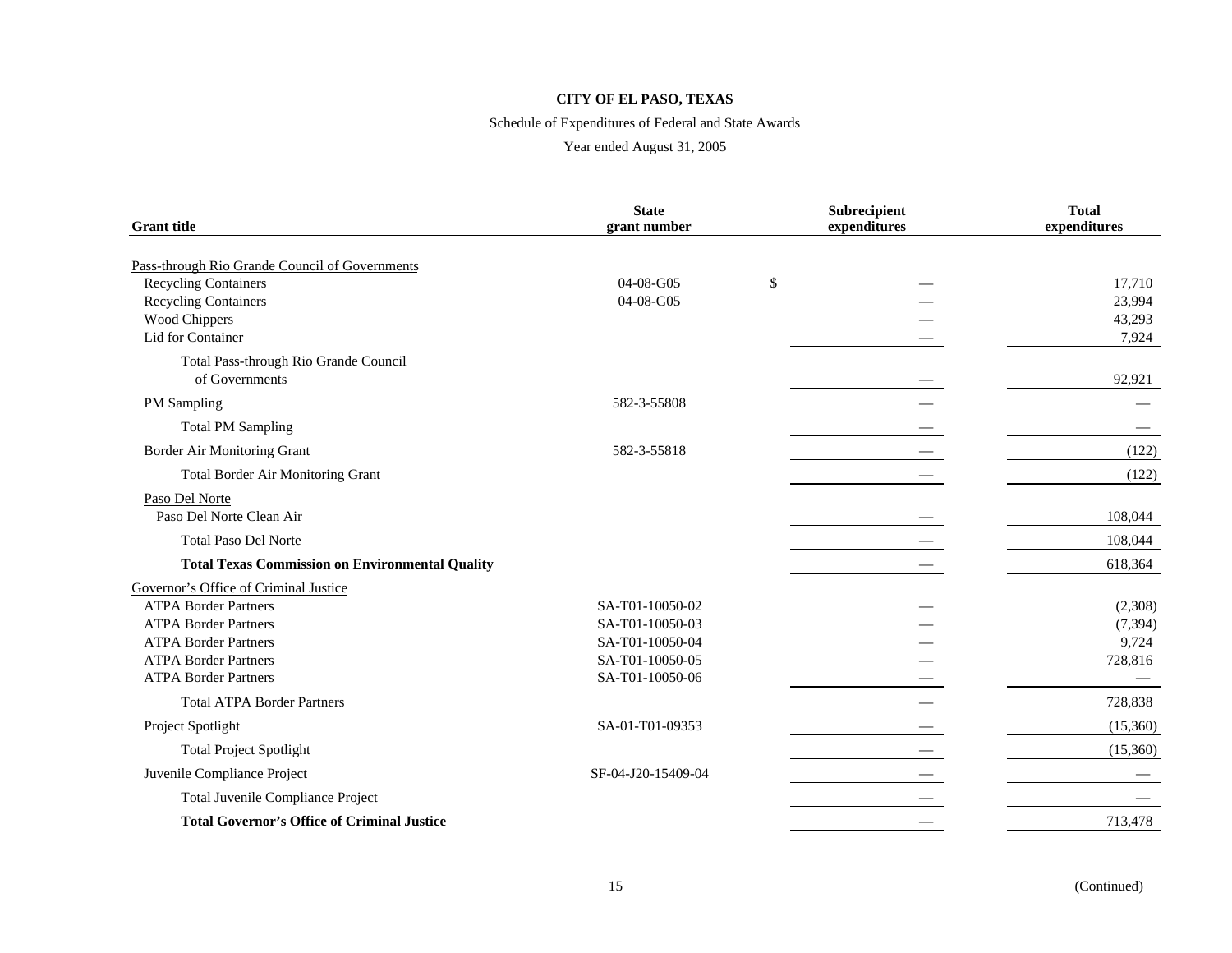#### Schedule of Expenditures of Federal and State Awards

#### Year ended August 31, 2005

| <b>Grant</b> title                                       | <b>State</b><br>grant number |   | <b>Subrecipient</b><br>expenditures | <b>Total</b><br>expenditures |
|----------------------------------------------------------|------------------------------|---|-------------------------------------|------------------------------|
| Pass-through Texas Forest Service                        |                              |   |                                     |                              |
| Every Tree has a Story                                   | 4/11/2005                    | Φ |                                     | 10,000                       |
| <b>Texas Forest Service Arborist</b>                     | $02 - 11 - 07$               |   |                                     | 49,836                       |
| <b>Total Pass-through Texas Forest Service</b>           |                              |   |                                     | 59,836                       |
| <b>PSB</b> Funded Capital Project                        |                              |   |                                     | 190,488                      |
| <b>Total PSB Funded Capital Project</b>                  |                              |   |                                     | 190,488                      |
| <b>Total State Awards</b>                                |                              |   |                                     | 4,016,973                    |
| <b>Total Federal, State, and Privately Funded Awards</b> |                              |   | 1,582,389                           | 77,437,849                   |

See accompanying notes to the schedule of expenditures of federal and state awards.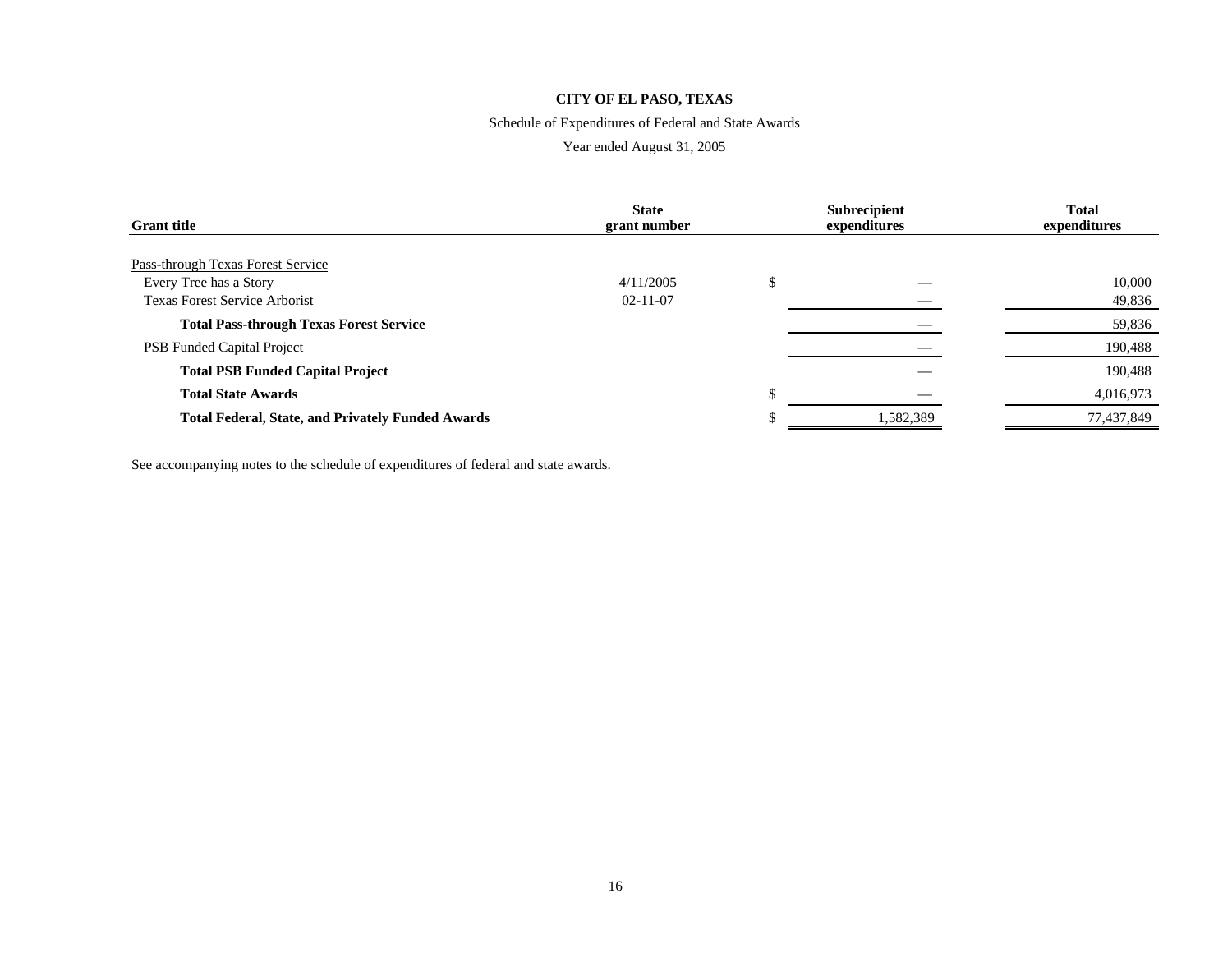#### Notes to the Schedule of Expenditures of Federal and State Awards

August 31, 2005

#### **(1) General**

#### *Overview of the City of El Paso, Texas' Fiscal 2005 Annual Audit*

The City of El Paso, Texas (the City) is the recipient of various federal and state awards. The grant programs are administered by various departments within the City. The activities of these organizations are monitored by City staff to ensure compliance with the requirements of the underlying grants.

The accompanying schedule of expenditures of federal and state awards presents activity of all federal and state financial assistance programs of the City for the year ended August 31, 2005. The City's reporting entity is defined in note 1(A) to the City's basic financial statements. Federal and state awards received directly from federal and state agencies, as well as federal and state financial assistance passed through other entities, are included on the schedule of expenditures of federal and state awards.

#### **(2) Basis of Accounting**

The accompanying schedule of expenditures of federal and state awards is presented using the cash basis of accounting except for the FAA Airport Improvement grant and the FTA Capital and Planning grants, which use the full accrual basis of accounting.

#### **(3) Revolving Loan Programs**

The City administers federal loan programs. These programs are initiated with a grant of federal funds and are sustained after the original money is disbursed in loans by using principal payments for subsequent loans to qualified borrowers. The interest received is considered to be program income and is used to pay administrative costs associated with the programs as well as for subsequent loans. As of August 31, 2005, outstanding principal balances of these loans were as follows:

| Federal grantor/program title                                                         | Federal<br>CFDA No. |   | Loans receivable<br>principal |
|---------------------------------------------------------------------------------------|---------------------|---|-------------------------------|
| Department of Commerce:<br>Economic Development Administration                        | 11.305              | S | 2,657,482                     |
| Department of Housing and Urban Development:<br>Community Development Block Grant and |                     |   |                               |
| Urban Development Assistance Grant                                                    | 14.218              |   | 12,351,028                    |
| Lomalinda                                                                             | 14.218              |   | 21,972                        |
| Home Investment Partnerships                                                          | 14.239              |   | 22,571,062                    |
| Total revolving loans                                                                 |                     |   | 37,601,544                    |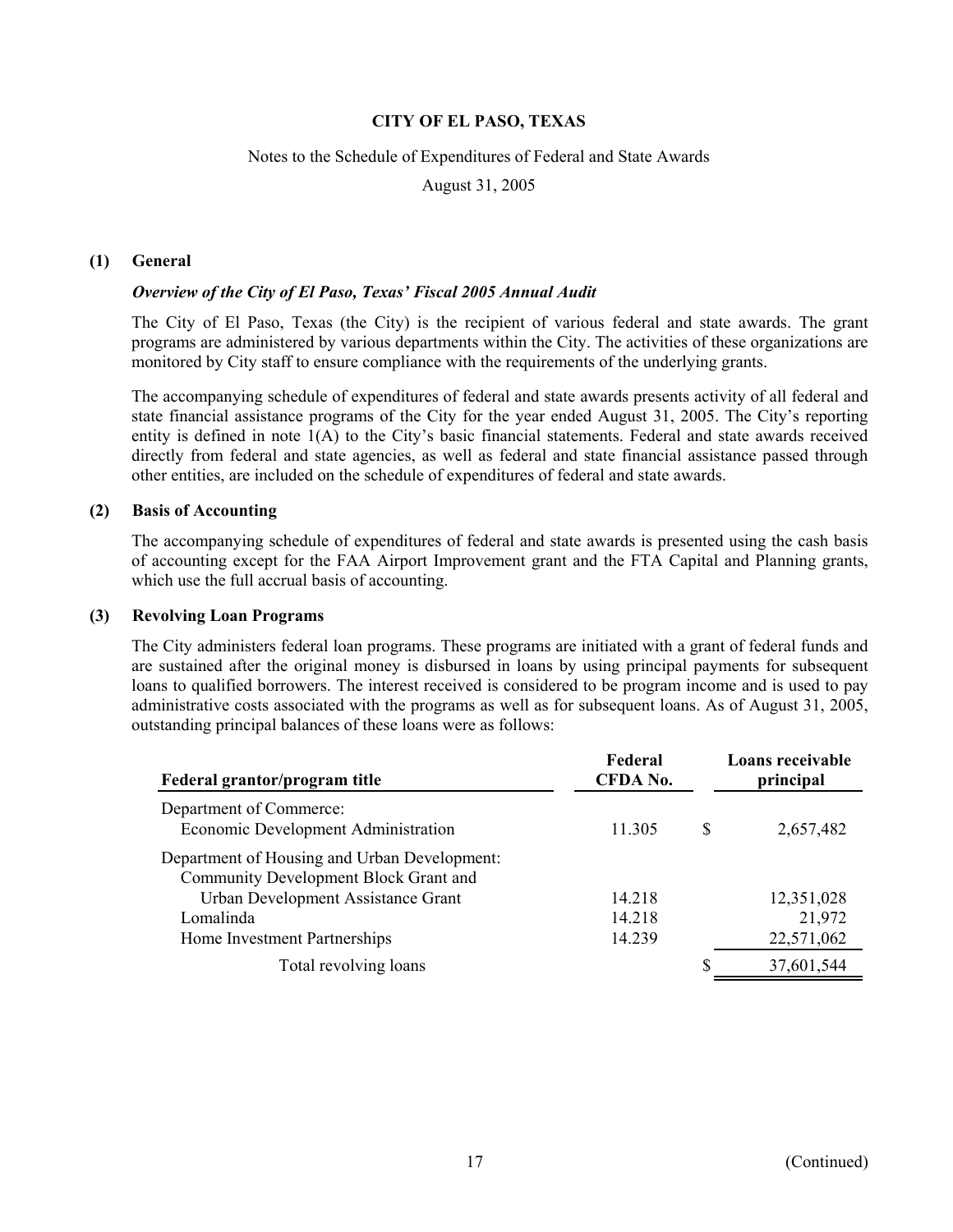#### Notes to the Schedule of Expenditures of Federal and State Awards

August 31, 2005

#### **(4) Commodities**

The Texas Department of Human Services – Health Department provided vaccines to the El Paso City – County Health Department. All vaccines are funded by the Center for Disease Control in the amount of \$2,040,201 as shown in the schedule of expenditures of federal and state awards.

#### **(5) Federal Loan**

During fiscal year ended August 31, 1992, the City received a \$3,000,000 federal loan for construction work on the International Zaragosa Bridge. The balance of the loan at August 31, 2005 is \$1,650,000.

There are no significant continuing compliance requirements.

#### **(6) Adjustments to Revenue and Expenditures**

The accompanying schedule reflects certain adjustments resulting from final adjustments to closed grants and transfers between grants. As a result, certain grants show negative expenditures.

#### **(7) Relationship to Financial Statements**

Federal and state financial assistance programs are reported in the City's financial statements primarily in the Community Development Block Grants and Other Governmental Funds. Certain programs are included in the enterprise funds, of which certain grants are reported as capital contributions in the Income (Loss) Before Capital Contributions and Transfers section of the Statement of Revenue, Expenses, and Changes in Fund Net Assets (Deficit) Proprietary Funds.

#### **(8) Relationship to Federal and State Financial Reports**

Amounts reported in the accompanying schedule of expenditures of federal and state awards may not agree with the amounts reported in the related federal and state financial reports filed with grantor agencies because of accruals that would be included in the subsequent reports filed with the agencies.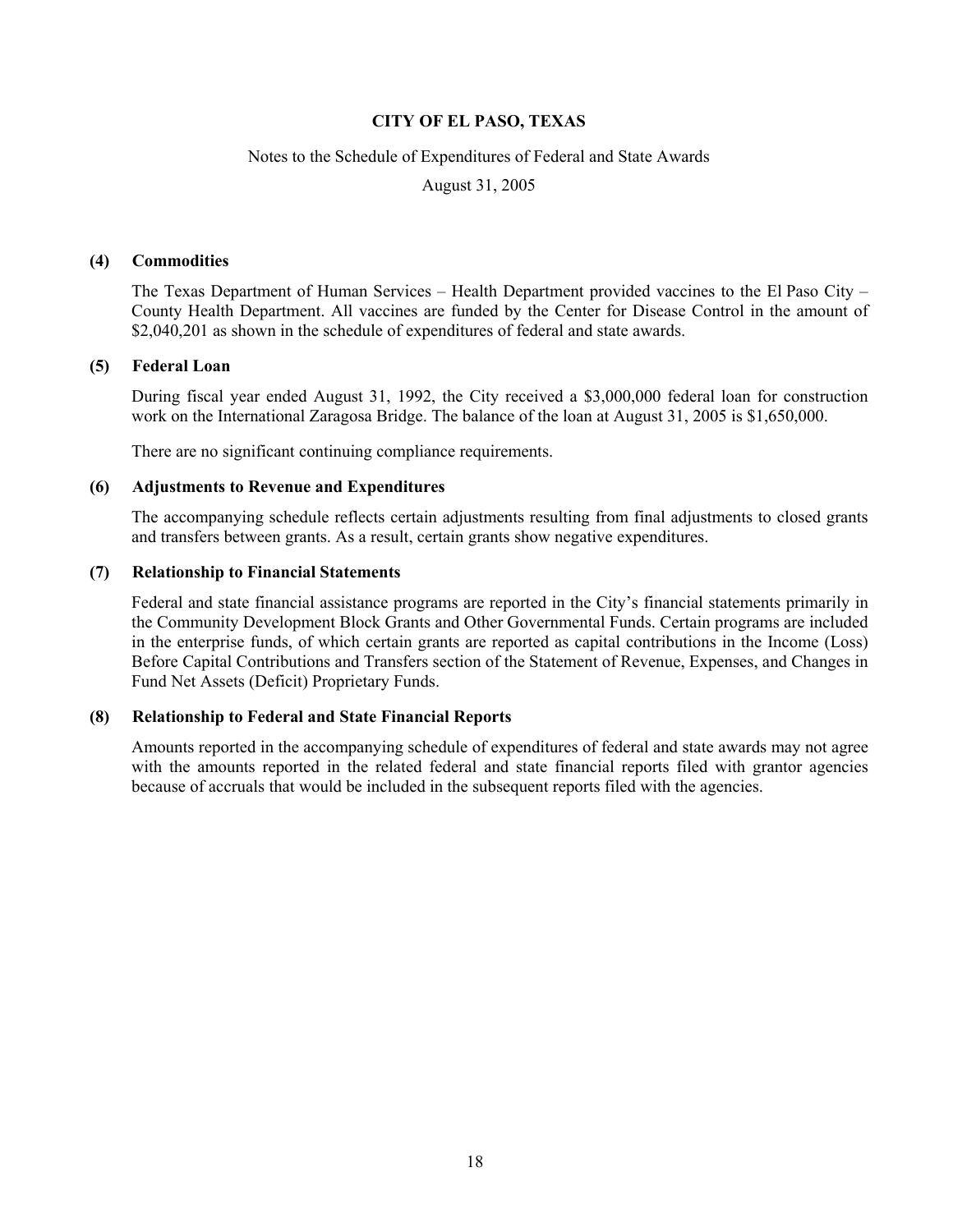

**KPMG LLP** Suite 1300 221 N. Kansas Street PO Box 522551 El Paso, TX 79999-0010

**Independent Auditors' Report on Compliance with Requirements Applicable to Each Major Federal and State Program, on Internal Control Over Compliance in Accordance with OMB Circular A-133 and the State of Texas** *Uniform Grant Management Standards***, and Report on the Schedule of Expenditures of Federal and State Awards** 

The Honorable Mayor and Members of the City Council City of El Paso, Texas:

#### *Compliance*

We have audited the compliance of the City of El Paso, Texas (the City) with the types of compliance requirements described in the U.S. Office of Management and Budget (OMB) *Circular A-133 Compliance Supplement* and the State of Texas *Uniform Grant Management Standards* that are applicable to each of its major federal and state programs for the year ended August 31, 2005. The City's major federal and state programs are identified in the summary of auditors' results section of the accompanying schedule of findings and questioned costs. Compliance with the requirements of laws, regulations, contracts, and grants applicable to each of its major federal and state programs is the responsibility of the City's management. Our responsibility is to express an opinion on the City's compliance based on our audit.

The City's financial statements include operations of the Public Service Board – City of El Paso (El Paso Water Utilities), a discretely presented component unit of the City that received \$2,348,938 in federal awards in its fiscal year ended February 28, 2005, which are not included in the schedule of expenditures of federal and state awards for the year ended August 31, 2005. Our audit, described below, did not include the operations of the El Paso Water Utilities because the component unit engaged other auditors to perform an audit in accordance with OMB Circular A-133.

We conducted our audit of compliance in accordance with auditing standards generally accepted in the United States of America; the standards applicable to financial audits contained in *Government Auditing Standards,* issued by the Comptroller General of the United States; OMB Circular A-133, *Audits of States, Local Governments, and Non-Profit Organizations*; and the State of Texas *Uniform Grant Management Standards*. Those standards and OMB Circular A-133 require that we plan and perform the audit to obtain reasonable assurance about whether noncompliance with the types of compliance requirements referred to above that could have a direct and material effect on a major federal or state program occurred. An audit includes examining, on a test basis, evidence about the City's compliance with those requirements and performing such other procedures as we considered necessary in the circumstances. We believe that our audit provides a reasonable basis for our opinion. Our audit does not provide a legal determination on the City's compliance with those requirements.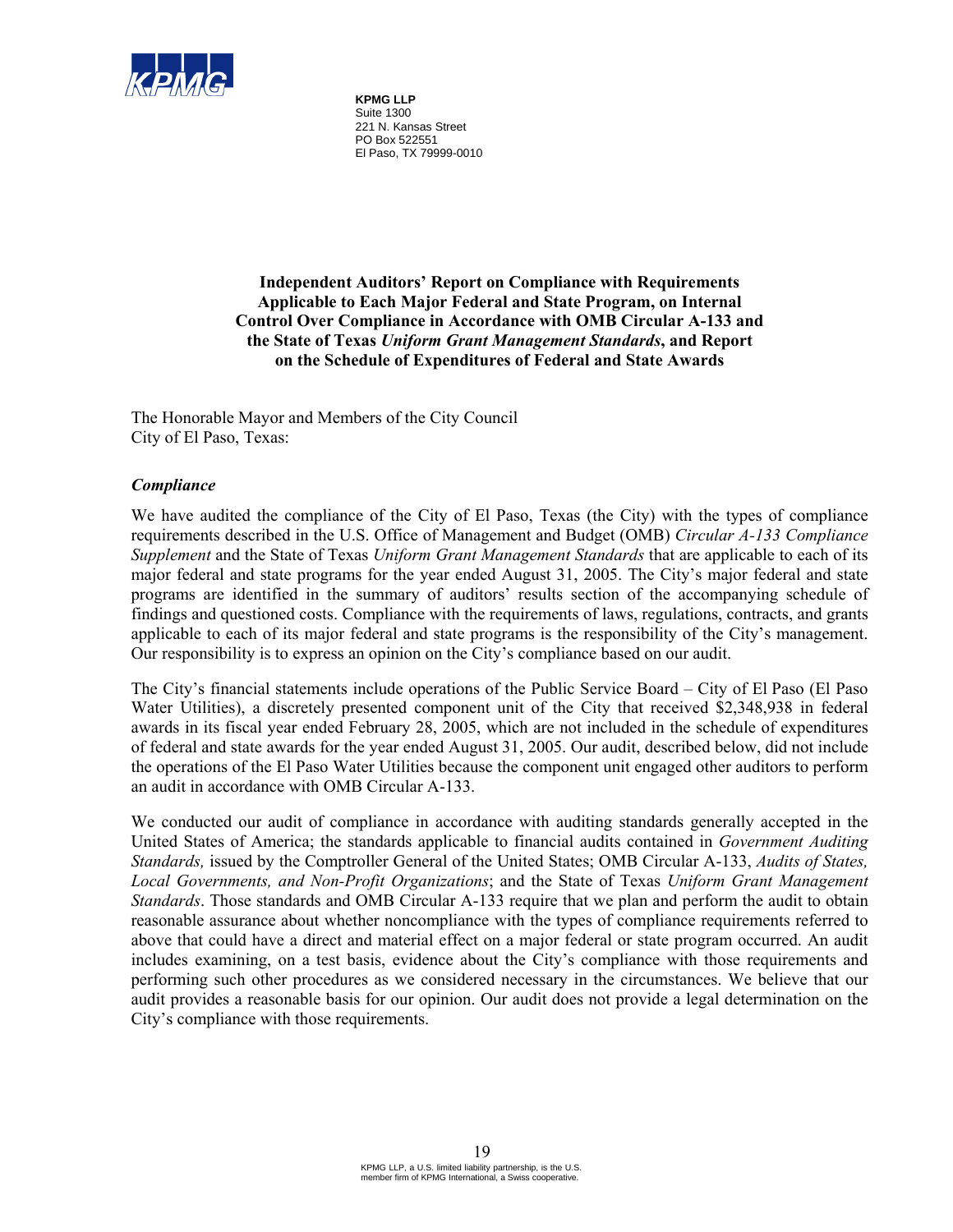As described in item 05-1 in the accompanying schedule of findings and questioned costs, the City did not comply with the requirements regarding matching, level of effort, and earmarking that are applicable to its Federal Transit Administration Grant major federal program. Compliance with such requirements is necessary, in our opinion, for the City to comply with the requirements applicable to this program.

In our opinion, except for the noncompliance described in the preceding paragraph, the City complied, in all material respects, with the requirements referred to above that are applicable to each of its major federal and state programs for the year ended August 31, 2005.

#### *Internal Control Over Compliance*

The management of the City is responsible for establishing and maintaining effective internal control over compliance with the requirements of laws, regulations, contracts, and grants applicable to federal and state programs. In planning and performing our audit, we considered the City's internal control over compliance with requirements that could have a direct and material effect on a major federal or state program in order to determine our auditing procedures for the purpose of expressing our opinion on compliance and to test and report on internal control over compliance in accordance with OMB Circular A-133 and the State of Texas *Uniform Grant Management Standards*.

We noted certain matters involving internal control over compliance and its operation that we consider to be reportable conditions. Reportable conditions involve matters coming to our attention relating to significant deficiencies in the design or operation of internal control over compliance that, in our judgment, could adversely affect the City's ability to administer a major federal or state program in accordance with applicable requirements of laws, regulations, contracts, and grants. The reportable condition is described in the accompanying schedule of findings and questioned costs as item 05-1.

A material weakness is a condition in which the design or operation of one or more of the internal control components does not reduce to a relatively low level the risk that noncompliance with the applicable requirements of laws, regulations, contracts, and grants that would be material in relation to a major federal or state program being audited may occur and not be detected within a timely period by employees in the normal course of performing their assigned functions. Our consideration of internal control over compliance would not necessarily disclose all matters in internal control that might be reportable conditions and, accordingly, would not necessarily disclose all reportable conditions that are also considered to be material weaknesses. However, we consider the reportable condition described above, item 05-1, to be a material weakness.

#### *Schedule of Expenditures of Federal and State Awards*

We have audited the financial statements of the governmental activities, the business activities, the discretely presented component unit, each major fund, and the aggregate remaining fund information of the City as of and for the year ended August 31, 2005 and have issued our report thereon dated April 10, 2006, which included references to the reports of other auditors. Our audit was performed for the purpose of forming an opinion on the financial statements that collectively comprise the City's basic financial statements. The accompanying schedule of expenditures of federal and state awards for the year ended August 31, 2005 is presented for purposes of additional analysis as required by U.S. Office of Management and Budget Circular A-133, *Audits of States, Local Governments, and Non-Profit Organizations*, and the State of Texas *Uniform Grant Management Standards*, and is not a required part of the basic financial statements. Such information has been subjected to the auditing procedures applied in the audit of the basic financial statements and, in our opinion, is fairly stated, in all material respects, in relation to the basic financial statements taken as a whole.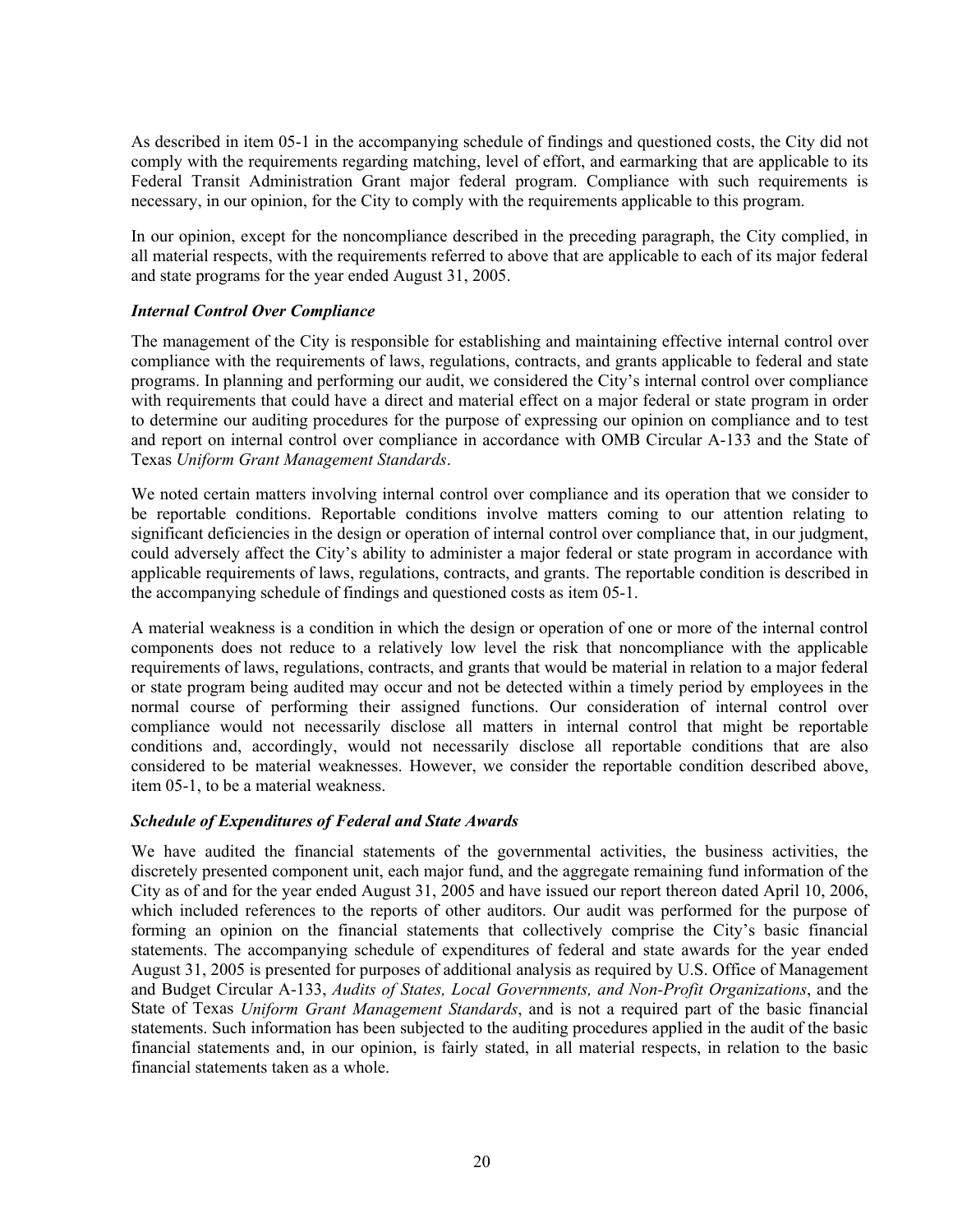This report is intended solely for the information and use of the Mayor, City Council members and management of the City, the federal and state cognizant agencies, other federal awarding agencies, and pass-through entities and is not intended to be and should not be used by anyone other than these specified parties.

KPMG LLP

April 10, 2006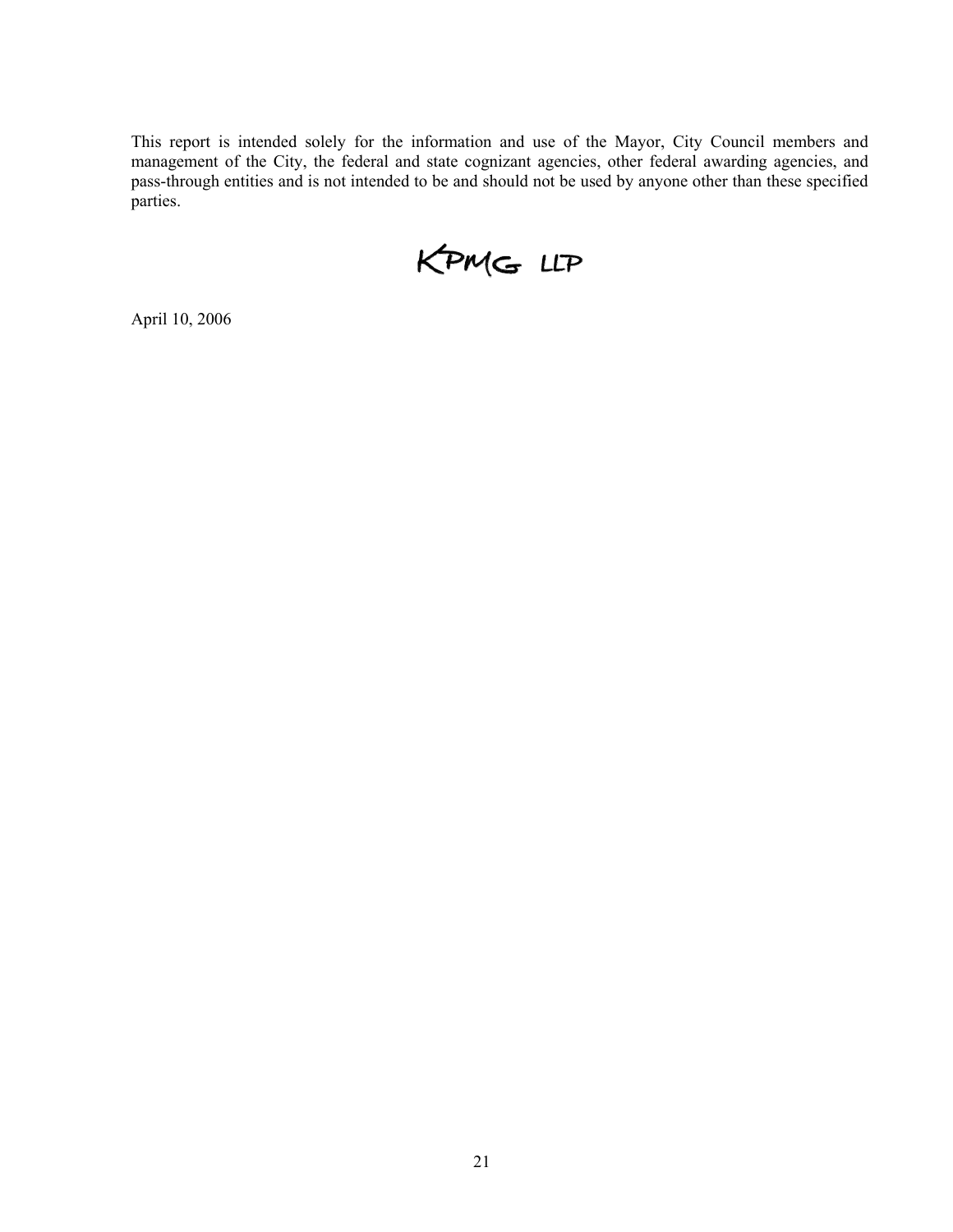# Schedule of Findings and Questioned Costs

August 31, 2005

# **SECTION I – SUMMARY OF AUDITORS' RESULTS**

### **Financial Statements**

| Type of auditors' report issued:                                                                                        | Unqualified |                    |
|-------------------------------------------------------------------------------------------------------------------------|-------------|--------------------|
| Internal control over financial reporting:                                                                              |             |                    |
| Material weakness(es) identified?<br>$\bullet$                                                                          | $X$ yes     | no                 |
| Reportable condition(s) identified that are<br>$\bullet$<br>not considered to be material weaknesses?                   | yes         | $X$ none reported  |
| Noncompliance material to financial statements noted                                                                    | $X$ yes     | no                 |
| <b>Federal Awards</b>                                                                                                   |             |                    |
| Internal control over major programs:                                                                                   |             |                    |
| Material weakness(es) identified?<br>$\bullet$                                                                          | $X$ yes     | no                 |
| Reportable condition(s) identified that are<br>$\bullet$<br>not considered to be material weakness(es)?                 | yes         | $X$ none reported  |
| Type of auditors' report issued on compliance for major<br>programs:                                                    | Qualified   |                    |
| Any audit findings disclosed that are required to be reported<br>in accordance with section $510(a)$ of Circular A-133: | $X$ yes     | no                 |
| <b>State Awards</b>                                                                                                     |             |                    |
| Internal control over major programs:                                                                                   |             |                    |
| Material weakness(es) identified?<br>$\bullet$                                                                          | yes         | $X$ no             |
| Reportable condition(s) identified that are<br>$\bullet$<br>not considered to be material weakness(es)?                 | yes         | $X$ none reported  |
| Type of auditors' report issued on compliance for major<br>programs:                                                    | Unqualified |                    |
| Any audit findings disclosed that are required to be reported<br>in accordance with State of Texas UGM Standards:       | yes         | $\underline{X}$ no |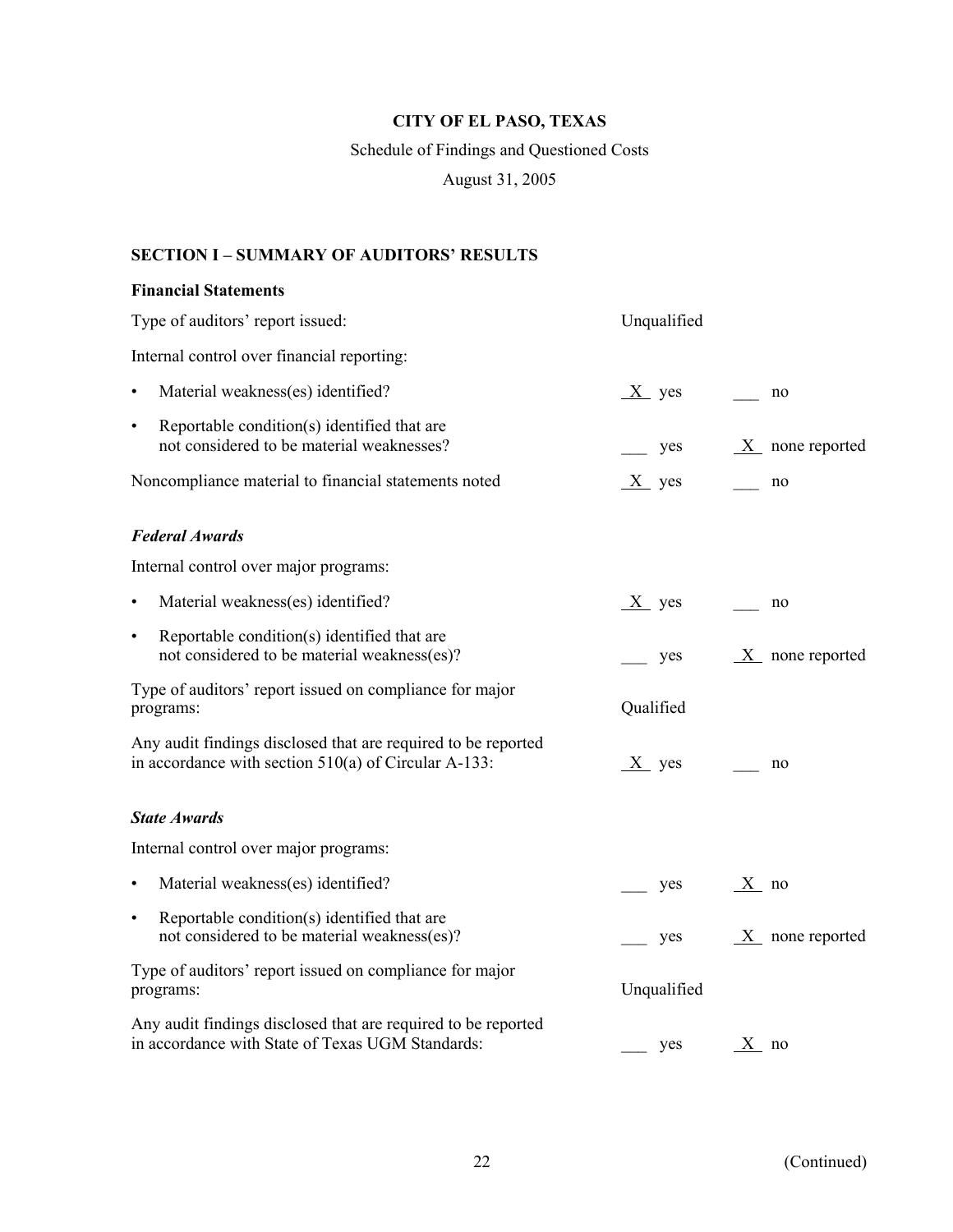# Schedule of Findings and Questioned Costs August 31, 2005

Identification of major programs:

| <b>CFDA</b><br><b>Number(s)</b> | <b>Name of Federal Program or Cluster</b>              |
|---------------------------------|--------------------------------------------------------|
| 07.000                          | High Intensity Drug Trafficking Area                   |
| 14.218                          | Community Development Block Grants/Entitlement Program |
| 14.239                          | Home Investment Partnership                            |
| 14.244                          | <b>Empowerment Zone</b>                                |
| 20.507                          | Urbanized Area Formula Program                         |
| 97.004                          | <b>State and Local Domestic Preparedness</b>           |
|                                 | <b>Name of State Program or Cluster</b>                |
|                                 | <b>TDH</b> Tuberculosis                                |
|                                 | <b>TDH</b> Immunization                                |
|                                 | Office of Regional Planning                            |

| Dollar threshold used to distinguish                                   | Federal | \$2,203,000 |
|------------------------------------------------------------------------|---------|-------------|
| between type A and type B programs:                                    | State   | 300,000     |
| Audities qualified as low-risk audited for federal and state programs? | ves     | no          |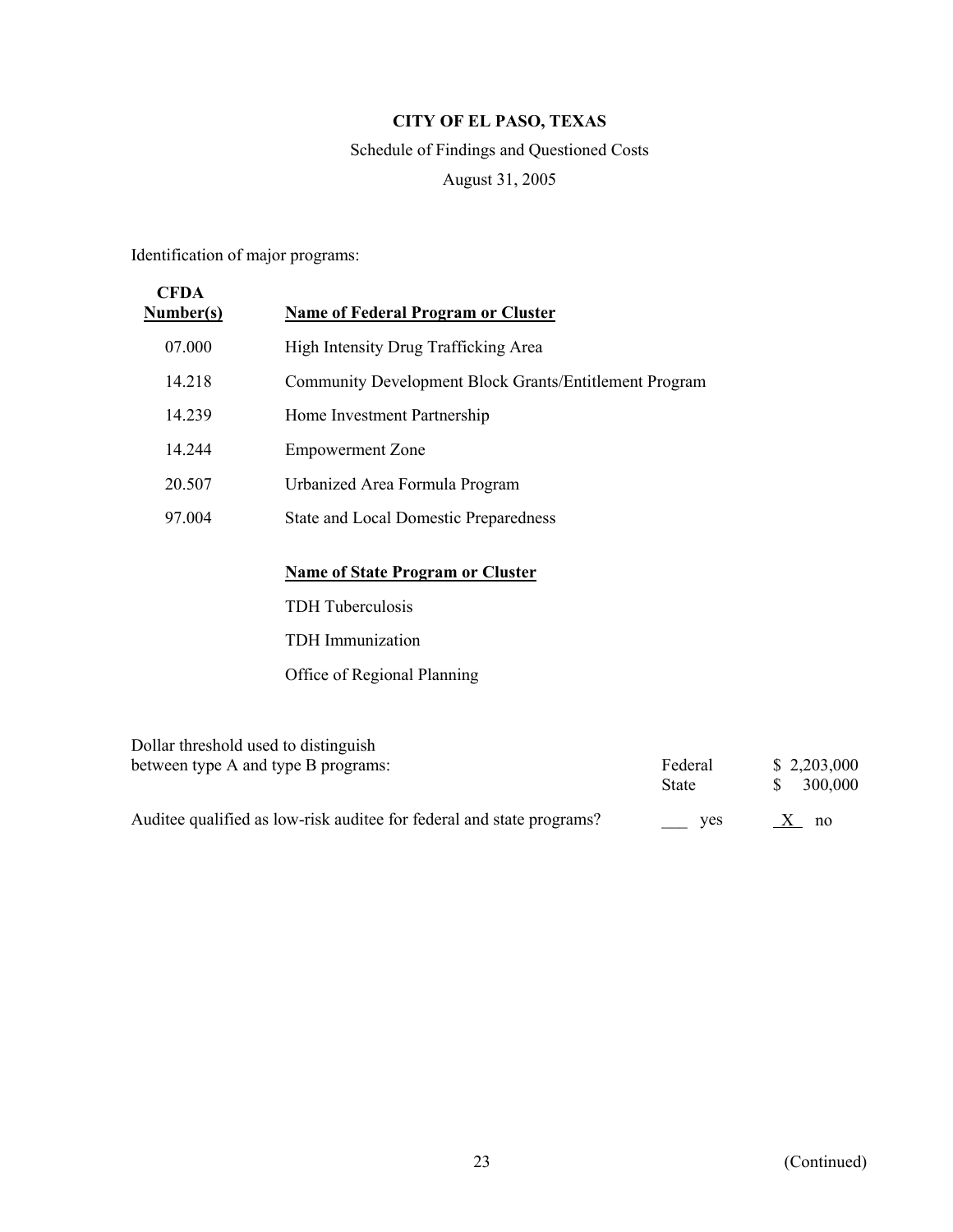Schedule of Findings and Questioned Costs

August 31, 2005

### **SECTION II – FINDINGS RELATING TO THE FINANCIAL STATEMENTS REPORTED IN ACCORDANCE WITH** *GOVERNMENT AUDITING STANDARDS*

See finding 05-1 in Section III.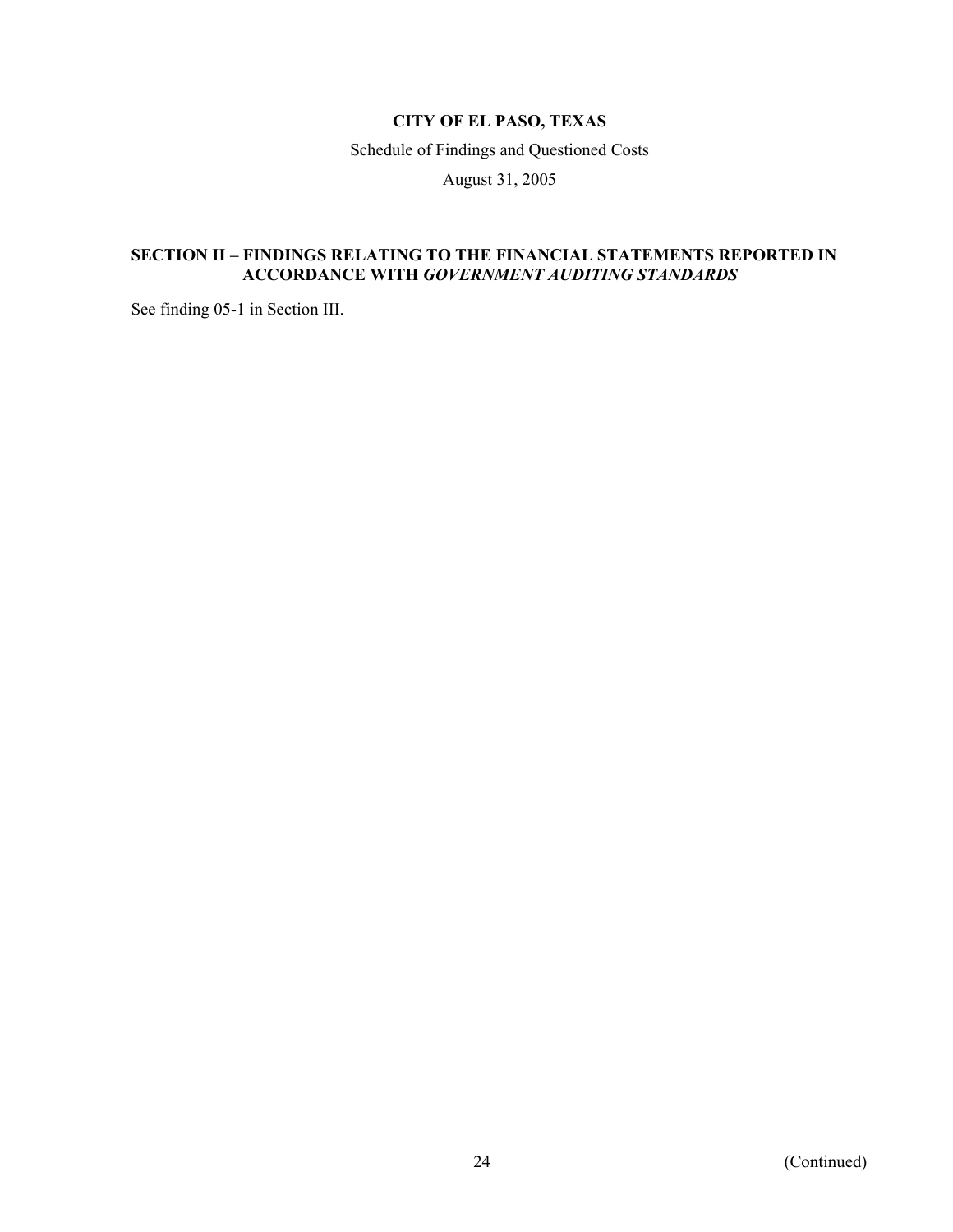# Schedule of Findings and Questioned Costs

August 31, 2005

## **SECTION III – FINDINGS AND QUESTIONED COSTS**

#### *FEDERAL AWARDS*

|  |  | <b>Finding 05-1: Matching, Level of Effort, Earmarking</b> |
|--|--|------------------------------------------------------------|
|  |  |                                                            |

| Program/Grant:              | <b>Federal Transit Grant</b>                                                                                                                                                                                                                                                                                                                                                                                                                                                                                                                                                                                                                                                                                                                                                                                                            |
|-----------------------------|-----------------------------------------------------------------------------------------------------------------------------------------------------------------------------------------------------------------------------------------------------------------------------------------------------------------------------------------------------------------------------------------------------------------------------------------------------------------------------------------------------------------------------------------------------------------------------------------------------------------------------------------------------------------------------------------------------------------------------------------------------------------------------------------------------------------------------------------|
| <b>CFDA No.:</b>            | 20.507                                                                                                                                                                                                                                                                                                                                                                                                                                                                                                                                                                                                                                                                                                                                                                                                                                  |
| <b>Federal Agency:</b>      | <b>Federal Transit Administration</b>                                                                                                                                                                                                                                                                                                                                                                                                                                                                                                                                                                                                                                                                                                                                                                                                   |
| <b>Grant Number:</b>        | FTA Planning FY2000; FTA Planning FY2001; FTA Planning FY2002;<br>JARC 2004; TX 03-0172; TX 03-0175; TX 03-0183; TX 03-0188; TX<br>03-0193; TX 90-0238; TX 90-0280; TX 90-0390; TX 90-0431; TX 90-X344;<br>TX-03-0208; TX-03-0220; TX-03-0227; TX-03-0262; TX-37-X019;<br>TX-90-X454; TX-90-X483; TX-90-X539; TX-90-X573; TX-90-X650                                                                                                                                                                                                                                                                                                                                                                                                                                                                                                    |
| <b>Pass-through Entity:</b> | None                                                                                                                                                                                                                                                                                                                                                                                                                                                                                                                                                                                                                                                                                                                                                                                                                                    |
| <b>Type of Finding:</b>     | Material Weakness and Material Noncompliance                                                                                                                                                                                                                                                                                                                                                                                                                                                                                                                                                                                                                                                                                                                                                                                            |
| <b>Questioned Cost:</b>     | \$19,564,973                                                                                                                                                                                                                                                                                                                                                                                                                                                                                                                                                                                                                                                                                                                                                                                                                            |
| Criteria:                   | Per the Federal Transit Administration (FTA) Master Agreement Section 9,<br>Recipient's Request for Payment, "To obtain a Federal assistance payment<br>for the Project from FTA, the Recipient agrees to (1) demonstrate or certify<br>that it will provide adequate local funds that, when combined with Federal<br>payments, will cover all costs to be incurred for the Project. Unless the<br>Federal Government has expressly permitted the Recipient to defer provision<br>of the local share, a Recipient required by Federal statute or the Grant<br>Agreement or Cooperative Agreement agrees to refrain from (b) taking any<br>action that would cause the proportion of Federal funds made available to the<br>project at any time to exceed the percentage authorized by the Grant<br>Agreement or Cooperative Agreement." |
|                             | 49 CFR §18.24(a) Matching or Cost Sharing. "A matching or cost sharing<br>requirement may be satisfied by either or both of the following:<br>(1) Allowable costs incurred by the grantee, subgrantee or a cost-type<br>contractor under the assistance agreement. This includes allowable costs<br>borne by non-Federal grants or by other cash donations from non-Federal<br>third parties, and (2) The value of third party in kind contributions applicable<br>to the period to which the cost sharing or matching requirement applies."                                                                                                                                                                                                                                                                                            |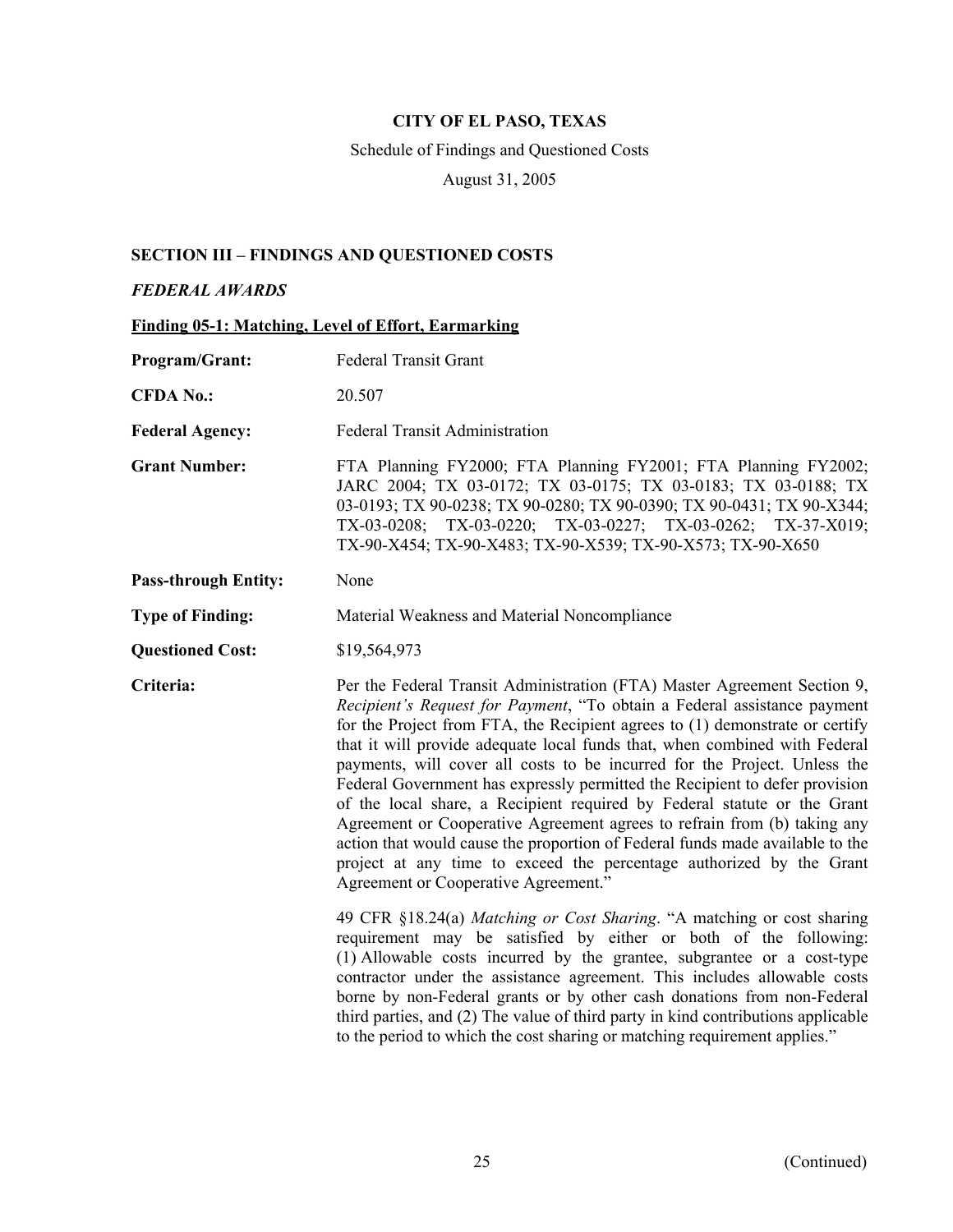#### Schedule of Findings and Questioned Costs

August 31, 2005

| <b>Condition:</b>      | In connection with a recent grantor audit, the City's Mass Transit<br>Department was unable to demonstrate that it had adequate local funding to<br>meet the federal matching requirements for the federal grant funds received<br>in fiscal year 2005. Due to the nature of the errors noted, the funding<br>shortfall could also impact prior years.                                                                                                                                                                                                                                                                                                                                                        |
|------------------------|---------------------------------------------------------------------------------------------------------------------------------------------------------------------------------------------------------------------------------------------------------------------------------------------------------------------------------------------------------------------------------------------------------------------------------------------------------------------------------------------------------------------------------------------------------------------------------------------------------------------------------------------------------------------------------------------------------------|
| <b>Effect:</b>         | Based on information provided for federal fundings and fiscal year 2005<br>operating results, the City's Mass Transit Department did not appear to have<br>any local match available for federal assistance.                                                                                                                                                                                                                                                                                                                                                                                                                                                                                                  |
| Cause:                 | It was noted that failure to comply with the matching requirements is due to<br>inadequate internal controls in place over determining sources of matching<br>funds.                                                                                                                                                                                                                                                                                                                                                                                                                                                                                                                                          |
| <b>Recommendation:</b> | The City should prepare an analysis of total FTA federal funding received for<br>fiscal years 2005, 2004, and 2003 and include supporting documentation to<br>demonstrate that adequate local matching funds were available to meet the<br>applicable grant requirements. The analysis should distinguish between<br>amounts of operating and capital sources of funding and indicate the required<br>funding amounts and percentages for each grant. The results of the analysis<br>should be discussed with FTA prior to requesting any additional federal<br>funding. Any shortfall of local match would result in questioned costs that,<br>together with applicable interest, should be refunded to FTA. |

### *Management's Response and Corrective Action Plan*

At the time of the single audit filing, it is management's assertion that this finding is not accurate and has prepared and submitted documentation to the Federal Transit Administration's auditor to support this assertion. A final resolution to this issue is pending.